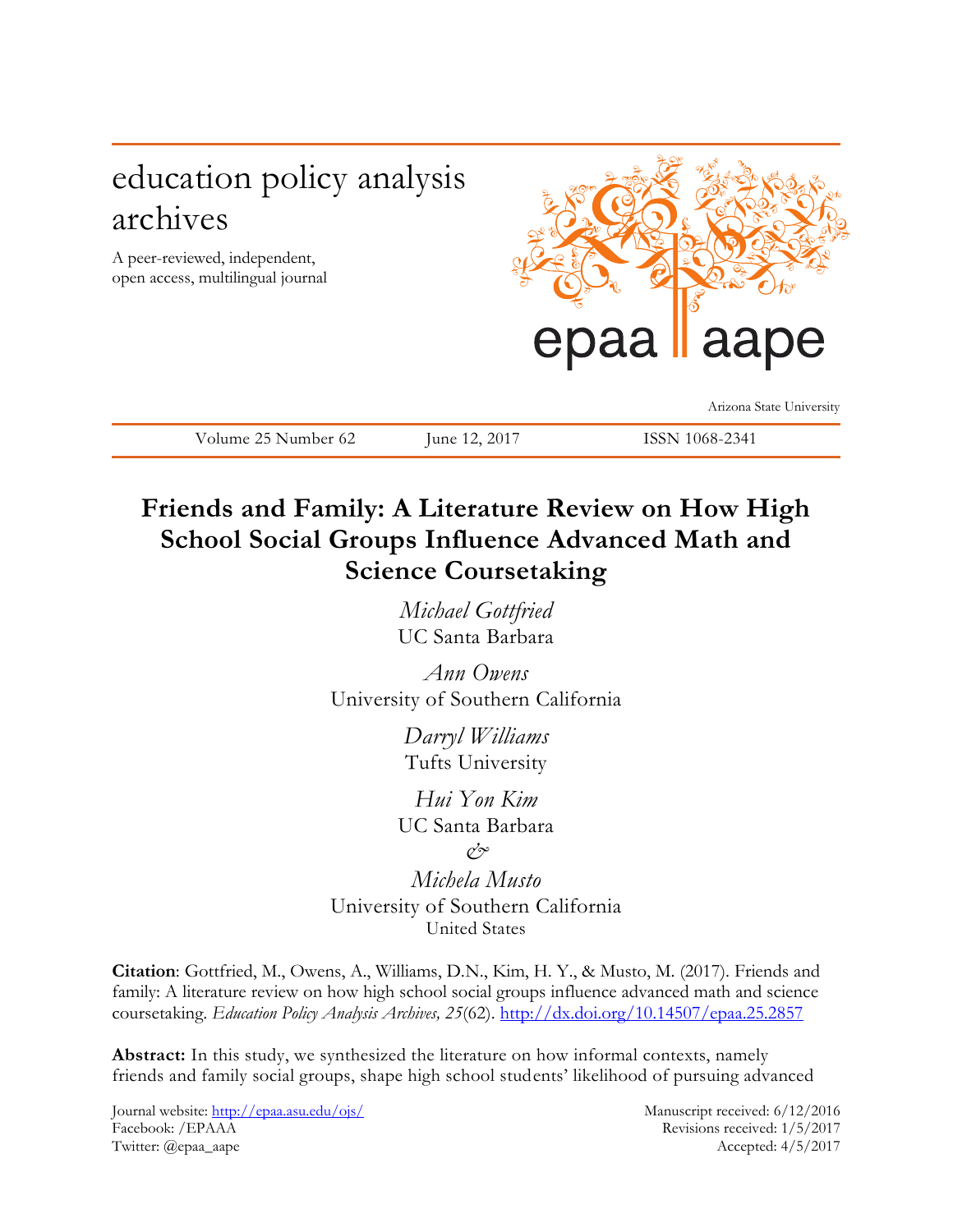math and science coursework. Extending scholarly understandings of STEM education, we turned to the body of literature with three guiding questions: (1) What influence do friends have on advanced math and science coursetaking? (2) What influence does family, particularly parents, have on advanced math and science coursetaking? (3) Do the effects vary by gender among each social group? By synthesizing existing literature on the influence of family and friends on advanced math and science coursetaking in high school, we find that both friends and families can influence the number of advanced math and science courses students complete, but the amount of advanced coursework students complete also varies based on the gender of the individual student, the gender of his/her friends, as well as by mother or father. Implications and limitations are discussed.

**Keywords**: STEM education; family influence; peer influence; secondary education

# **Amigos y familia: Una revisión en la literatura sobre cómo los grupos sociales de la escuela secundaria influencian cursos avanzados de matemáticas y ciencias**

**Resumen:** En este estudio, sintetizamos la literatura sobre cómo los contextos informales, denominados amigos y los grupos sociales familiares, forman la probabilidad de que los alumnos de la enseñanza media de proseguir cursos avanzados de matemáticas y ciencias. La extensión de entendimientos académicas de la educación "STEM", nos dirigimos a la cantidad de literatura con tres preguntas de orientación: (1) ¿Qué influir amigos han avanzado cursos de matemáticas y ciencias? (2) ¿Qué influencia tiene la familia, particularmente los padres, en cursos avanzados de matemáticas y ciencias? (3) ¿Los efectos varían de acuerdo con el género entre cada grupo social? Al sintetizar la literatura existente sobre la influencia de la familia y de los amigos en cursos avanzados de matemáticas y ciencias en la enseñanza media, descubrimos que tanto los amigos como las familias pueden influir en el número de cursos de matemáticas y ciencias avanzadas que los estudiantes concluyen, pero La cantidad de estudiantes de cursos avanzados completos también varía de acuerdo con el género del alumno individual, el género de sus amigos, así como por madre o padre. Se discuten las implicaciones y limitaciones. **Palabras-clave:** educación "STEM"; influencia familiar; influencias iguales; educación secundaria

### **Amigos e família: Uma revisão na literatura sobre como os grupos sociais da escola secundária influenciam cursos avançados de matemática e ciências**

**Resumo:** Neste estudo, sintetizamos a literatura sobre como os contextos informais, nomeados amigos e os grupos sociais familiares, formam a probabilidade dos alunos do ensino médio de prosseguir cursos avançados de matemática e ciências. Extendendo os entendimentos acadêmicos da educação "STEM", recorremos ao corpo da literatura com três perguntas orientadoras: (1) Que influência os amigos têm em cursos avançados de matemática e ciências? (2) Qual influência a família, particularmente os pais, tem em cursos avançados de matemática e ciências? (3) Os efeitos variam de acordo com o gênero entre cada grupo social? Ao sintetizar a literatura existente sobre a influência da família e dos amigos em cursos avançados de matemática e ciências no ensino médio, descobrimos que tanto os amigos quanto as famílias podem influenciar o número de cursos de matemática e ciências avançados que os estudantes concluem, mas a quantidade de estudantes de cursos avançados completa também varia de acordo com o gênero do aluno individual, o gênero de seus amigos, bem como por mãe ou pai. Implicações e limitações são discutidas.

**Palavras-chave:** educação "STEM"; influência familiar; influências iguais; educação secundária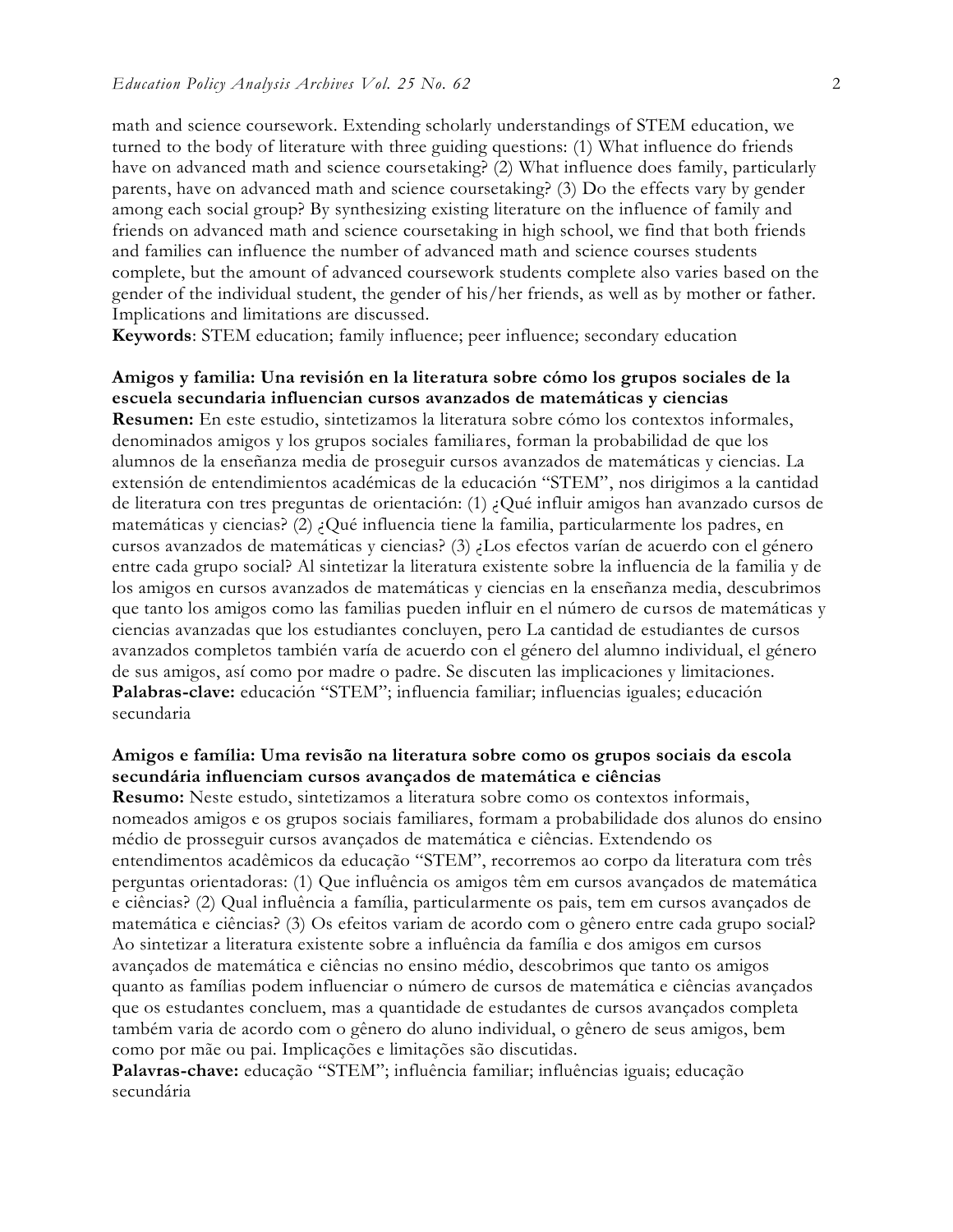$\overline{a}$ 

# **Friends and Family: A Literature Review on How High School Social Groups Influence Advanced Math and Science Coursetaking**

If U.S. high school graduates lack interest in STEM-related areas, then they may not be adequately prepared for the challenges of scientifically-driven college majors and occupations. Hence, many are concerned about a 'leaky' STEM pipeline<sup>1</sup>. In college, the percentage of undergraduates pursuing degrees in engineering, physical science, and math has remained stagnant over the past several decades, and the percentage pursuing computer science has declined, with the largest decline among the highest-achieving students (Lowell, Salzman, Bernstein, & Henderson, 2009; National Science Board, 2010). In regards to career opportunities, although STEM careers present a potential pathway to high-paying, in-demand jobs in the United States (U.S. Bureau of Labor Statistics 2014), students are not garnering the appropriate skills to be competitive in an increasingly scientific labor market (Tyson et el., 2007; U.S. Department of Education, 2010) or to reap the financial benefits of securing STEM jobs (Beede et al., 2011; Melguizo & Wolniak, 2012; Olitsky, 2013).

Proficiency and skills in high school STEM courses, as well as students' perceptions of their STEM skills, are among the best predictors of STEM study in college (Nicholls et al., 2007), but American adolescents are currently ill-prepared to pursue STEM careers relative to their global counterparts. For example, 15 year-olds in the US ranked 16 out of 26 developed countries in science literacy and 19 out of 26 developed countries in mathematical literacy in 2010 (National Science Board, 2010). Due to these concerns, the US has enacted a number of federal policy initiatives to enhance the high school STEM curriculum. For example, the Carl D. Perkins Career and Technical Education Improvement Act of 2006 provides funds for the development of STEM curricula for both college and non-college bound youth, and the America COMPETES Act of 2007 supports programs that increase the number of teachers qualified to teach STEM areas in high school. More recently, the President's Council of Advisors on Science and Technology (PCAST) prepared a report with a number of recommendations for STEM education in grades K-12 (PCAST, 2010).

There is certainly significant dialogue surrounding changing curriculum and recruiting higher quality teachers. Beyond addressing these formal initiatives, however, one burgeoning area of interest in considering how to improve STEM outcomes has been the role of context, such as social groups. For instance, researchers across multiple disciplines in the social sciences have examined whether one particular social group might influence STEM outcomes in high school. Many findings have emerged as significant, as we describe throughout this literature review. However, a consensus has not yet emerged on the role of social groups, partially due to the fact that researchers have examined these factors in isolation from one other. That is, much of the research available to date is compartmentalized into narrow research agendas, with researchers across a number of disciplines examining the same research question without communication. Therefore, the purpose of our research is to synthesize the literature on the influence of social groups on students' advanced math and science coursetaking in high school.

<sup>&</sup>lt;sup>1</sup> We here acknowledge that some scholars do not support the presence of a leaky STEM pipeline (e.g., Stevenson, 2014). However, for the purposes of this study, our goal is to acknowledge the potential presence of a leaky STEM pipeline in order to establish the importance of garnering STEM skills in high school as a way to boost the pathway to STEM in college and beyond.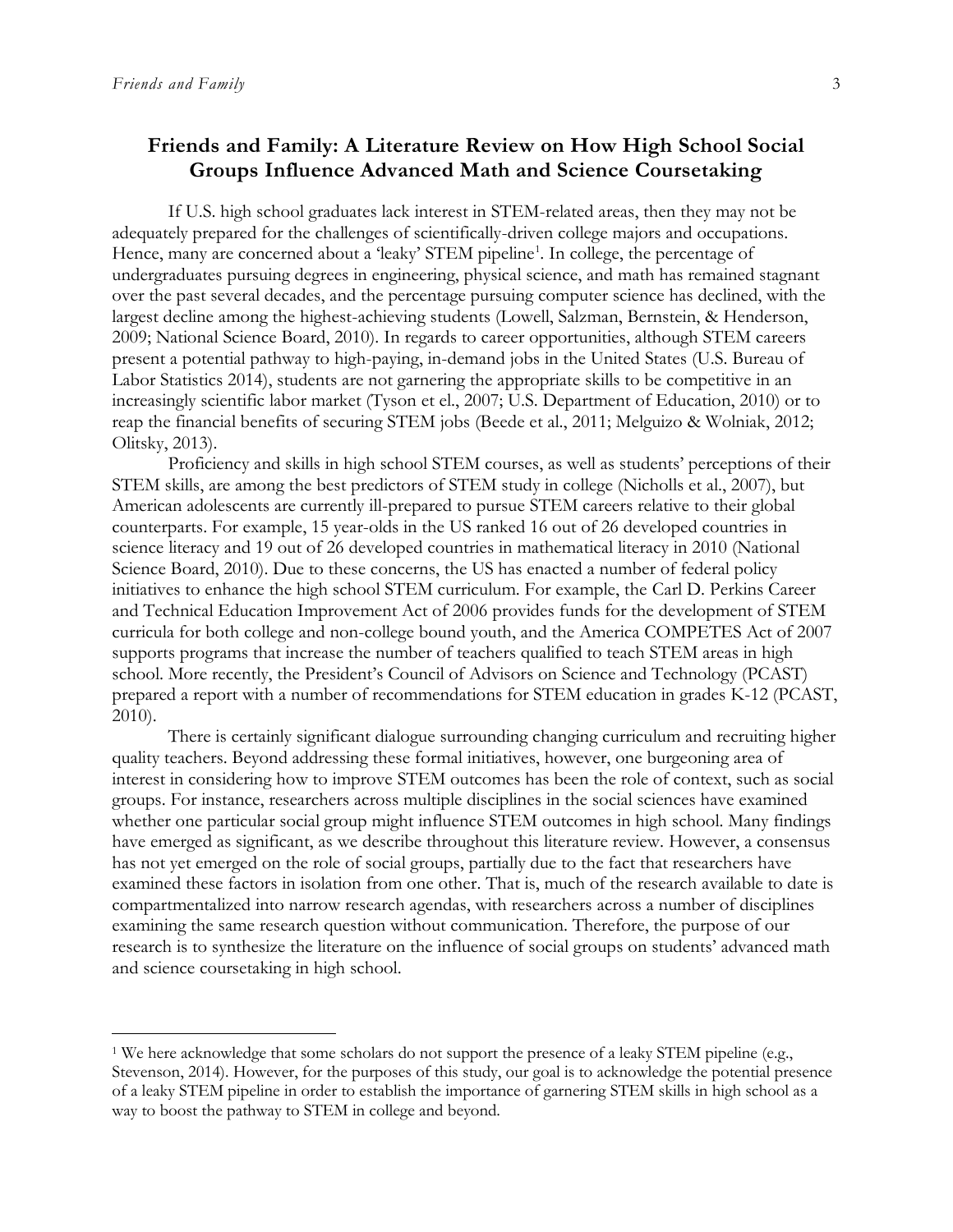#### **Conceptual Framework**

Our study represents a systematic narrative review of the literature. Therefore, we do not review past literature here, as the body of the article serves as a systematic review of the literature. Our systematic review of the literature focuses on the role of key social groups in high school – friends and family – in influencing STEM outcomes. We focus on these groups because they are two of the most influential contexts in adolescents' lives, contexts within which students look for support, guidance, and examples (Crosnoe, 2011; Lareau, 2003; Milner, 2006). We consider friends in addition to family to acknowledge the particular importance of peers during adolescence. Before analyzing the literature relevant to our specific focus, we briefly review the more general knowledge about the importance of each social group for academic outcomes, and we discuss the importance of our outcome variable, advanced STEM coursetaking.

**Friends.** Friends are an important influence on students' academic achievement. Past research indicates that having reciprocated friendships was positively associated with academic outcomes, while students without friends had lower academic outcomes (Wentzel, Barry & Caldwell, 2004; Wentzel & Caldwell, 1997). Studies generally show that peers matter for both girls' and boys' GPA, though results occasionally differ by gender depending on the measurement of friendship groups. A key mechanism for this relationship is motivation, which can potentially be improved by peer group engagement. For instance, Kinderman (2007) found that peer group engagement levels (as perceived by teachers) predicted changes in students' motivation across time. Evidence for group influences persisted when controlling for peer selection and the influence of teacher and parent involvement.

**Family**. The family context – in this study we focus on parents – has the potential to affect STEM outcomes in several ways. Parents' behaviors and attitudes may nurture or hinder the development of interest in math and science throughout a child's education. Parents who promote math and science activities and express positive values regarding math and science tend to have children who are also more interested and involved in math and science activities (Eccles et al., 1982; Jacob & Bleeker, 2004; Tenenbaum & Leaper, 2003). Even as students enter into college, parent encouragement has significant effects on math and science college outcomes (Ferry, Fouad & Smith 2007). Additionally, gender (of both the child and parent) comes into play – although mothers have been shown to be more likely to purchase math and science toys for their sons than for their daughters, parents are nonetheless more likely to be involved with their daughters' math and science activities than with their sons' (Jacob & Bleeker 2004). Researchers have interpreted this as reflecting the fact that parents are likely to believe that science is less interesting but more difficult for their daughters (Tenenbaum & Leaper, 2003). In our review, we explore whether friends or parents differentially affect male or female adolescents' coursetaking.

**Advanced coursetaking**. The STEM outcome of interest is advanced math and science coursetaking in high school, in which further STEM and general educational pursuits are scaffolded (Tyson et al., 2007; Wang, 2013). For example, just having completed advanced math and science courses (holding performance constant) has been associated with higher math and science achievement scores in high school (Adelman, 2006; Brody & Benbow, 1990; Burkam & Lee, 2003; Riegle-Crumb, 2006). Beyond high school, advanced math and science coursetaking links to better success in STEM college courses (Wimberly & Noeth, 2005), higher chances of majoring in STEM in college (Federman, 2007; Trusty, 2002) and to increased college graduation rates (Schneider, Swanson, & Riegle-Crumb, 1997). Furthermore, *advanced* coursetaking represents the first time in high school when students are electing to pursue STEM areas, as opposed to simply completing required courses, so focusing on advanced STEM coursetaking during high schools captures the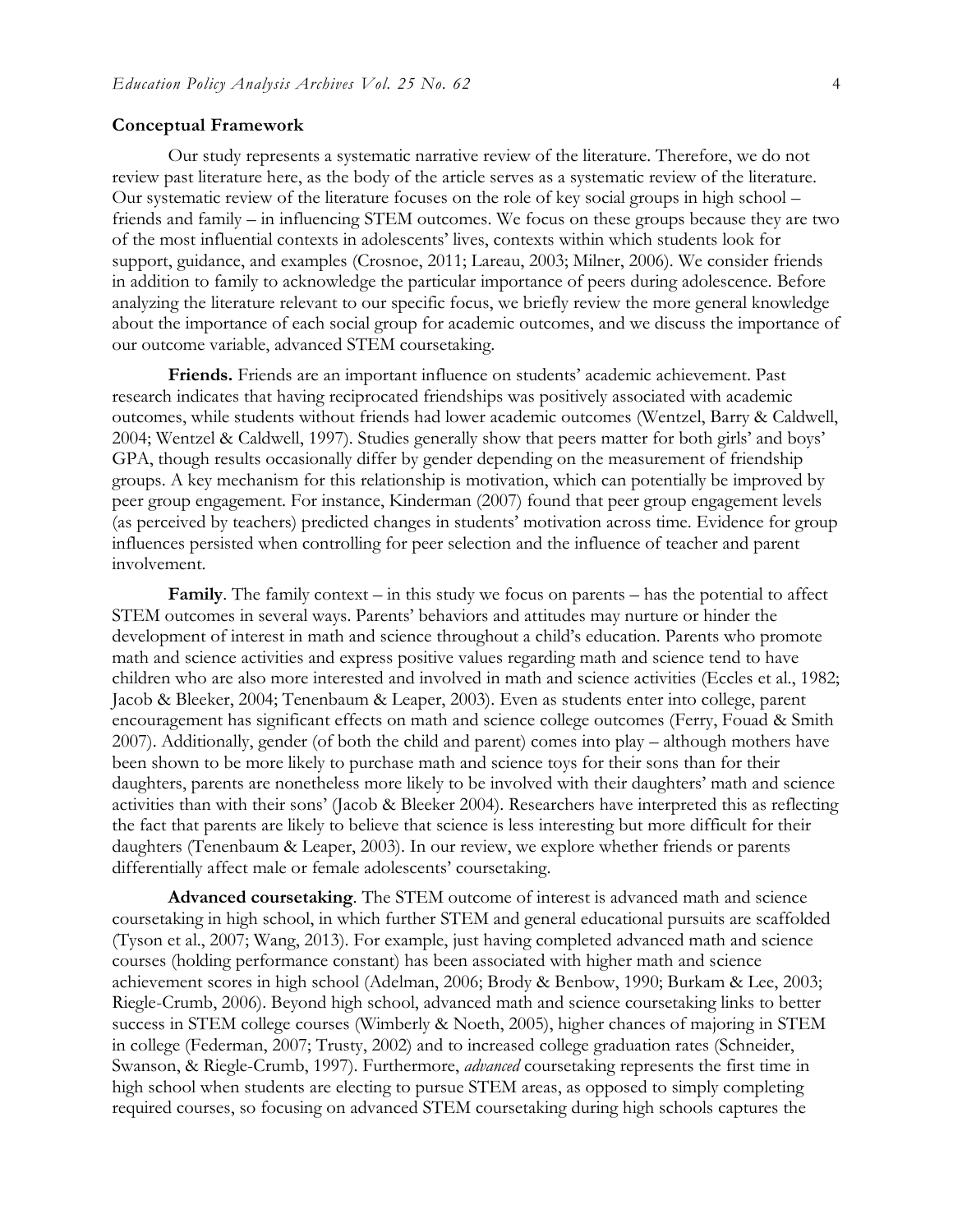degree to which adolescents' STEM coursetaking *decisions* can be shaped by family and friends (Pearson, Crissey, Riegle-Crumb, 2009; U.S. Department of Education, 2002, 2003).

#### **Literature Review: Guiding Questions**

To explore the link between social groups and STEM outcomes in high school, we surveyed the literature with three guiding questions in mind:

- 1. What influence do friends have on advanced math and science coursetaking?
- 2. What influence does family, particularly parents, have on advanced math and science coursetaking?
- 3. Do the effects vary by gender among each social group?

As discussed, some studies of family and friend influence on STEM-related outcomes revealed different patterns by gender, motivating the third research question. The focus on gender is also motivated by disparities in STEM pursuit between men and women. Women comprised 52% of bachelor's degree recipients in 2012 but were underrepresented among those with degrees in STEM fields. Among women interested in STEM, a significant proportion are likely to pursue both degrees and jobs in the health and social sciences rather than in the physical sciences, computer science or engineering (National Science Foundation, 2011; Pryor et al., 2009) – only 1 out of 7 engineers is female. Therefore, we consider whether social contexts experienced during high school are one factor contributing to disparities in STEM outcomes by gender.

Addressing these questions aligns with the conversations that have been taking place at the national, state, and district levels regarding increasing the number of students who develop an interest in pursuing STEM-related coursework and, subsequently, STEM careers. We synthesize the evidence to draw new conclusions regarding the significance of youth social contexts on STEM outcomes that will assist policy makers and educators in evaluating productive educational environments. Understanding the role of contexts is crucial to implementing policies that serve as an avenue for students to have equal opportunities and access in pursuing STEM careers.

#### **Method**

To address our research questions on how friends and family influence advanced math and science coursetaking in high school, we conducted a broad systematic literature search. We carried out these searches using the following electronic databases: JSTOR, Academic Search Premier, Web of Science, ERIC, PsycInfo, and Google Scholar. The search terms for literature on our outcome, high school STEM coursetaking, included the following terms: "high school", "advanced math", "advanced science", "advanced STEM", "math coursetaking", "science coursetaking", "STEM coursetaking", "advanced curriculum", "STEM curriculum", "coursetaking", and "courses". To locate studies on the influence of friends and family, search terms included the following: "peers", "friends", "influence", "positive influence", "negative influence", "parent", "support", "encouragement", "factors", "predictors", "environment", "male", "boys", "female", "girls", and "gender". These search terms emerged iteratively as searches were conducted and were used alone and in various combinations with one another. Searches were run using a combination of search terms and phrases until the process no longer yielded additional studies to include in the initial sample. Following these online searches, we used the references in this initial set of articles to find additional articles. Searching electronic databases and using references to locate additional studies resulted in an initial pool of over 200 articles for consideration.

From this first broad sample, the following criteria had to be met in order for articles to be included in the final sample. First, articles had to be published in the prior two decades (1994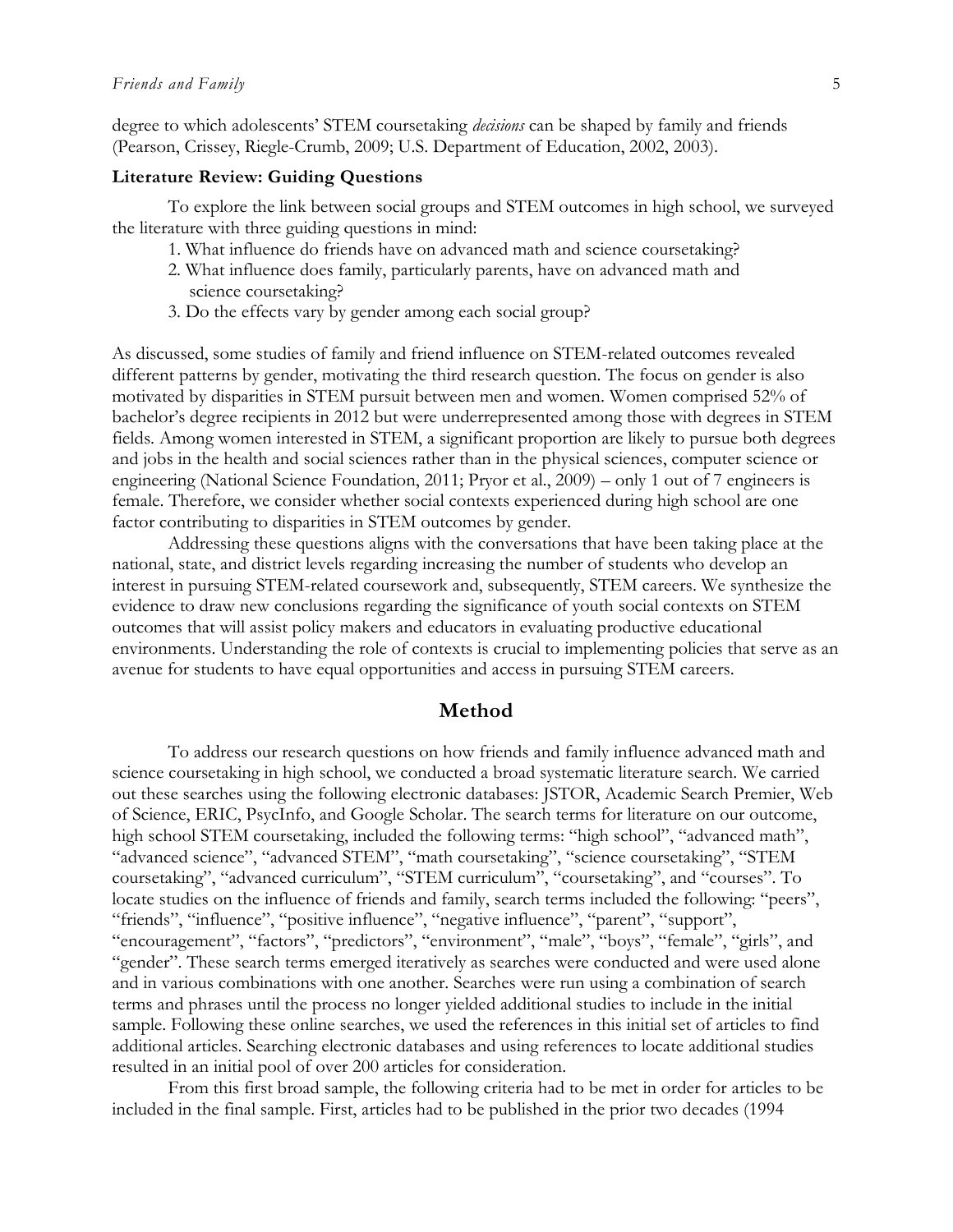onward). However, any articles that were highly referenced and deemed important to the field were considered in the initial pool, even if published prior to 1994. Second, each study must be focused on advanced STEM coursetaking in high school as an outcome. We defined advanced coursetaking as enrolling in science or math courses that are likely optional for graduation, including algebra II or advanced algebra, trigonometry, pre-calculus, calculus, statistics, chemistry, and physics—whereas biology, earth science, algebra, and geometry were considered foundational courses. Studies used different definitions of advanced coursetaking; several studies self-identified their outcome variable as advanced math coursetaking and included geometry, and we included these studies. Some studies only predicted the number of math or science credits, so students who take more courses are considered to engage in advanced coursetaking. Articles that focused on STEM coursetaking as a predictor of other outcomes, like majoring in STEM in college, were outside the scope of this synthesis. Moreover, the authors of each study must have directly measured friends or family relationships as predictors of advanced math and science coursetaking. Third, articles must have used a method to account for individual differences and selection on observable variables, such as using comparison groups and/or accounting for the nested structure of educational/schooling data. Fourth, any sample under 30 students was considered a small sample per the synthesis rubric outlined in Buysse et al. (2013). Fifth, only peer-reviewed journal articles or reports written in English were considered, though relaxing this restriction did not yield other articles.

The articles from the initial broad sample were flagged based on information available from the titles and abstracts using the scholarly search engines listed above. Articles were deemed as potentially relevant if the title, abstract, or article text alluded to research pertaining to our outcomes or key predictors if they met the criteria listed above. Ultimately, our literature search and inclusion criteria led to a total of 11 studies. Within this set, six focused on friends' influence and ten focused on family influence (five studies included measures of both family and friend influences, typically considered in separate analyses). While each of these studies directly measures the associated influence of friend and family contexts on advanced math and science coursetaking, these studies differ in their measurement of friend and family contexts. Discussion of these studies will specify the distinct operational definition of the key predictors, and this information is also included in Tables 1 and 2. Secondly, each of the studies focuses on different aspects of STEM coursetaking. Some studies defined coursetaking in the math or science subjects, or both. But the language of the outcomes in the findings below remains faithful to the terminology used in the original work. Given the final number of studies, we chose to report our findings as a review synthesis.

#### **Findings**

Spanning from 2001 to 2015, these 11 studies assessed primarily large-scale datasets (seven studies included samples exceeding 10,000 students), including the National Education Longitudinal Study (NELS), Education Longitudinal Study (ELS), Third International Mathematics and Science Study (TIMSS), Adolescent Health and Academic Achievement (AHAA) and the linked Add Health data. Smaller, more local data included information from the Wisconsin Study of Families and Work (WSFW).

Tables 1 and 2 summarize these findings as well as the authors' definitions of advanced math and science coursetaking. Below, we summarize the evidence on the influence of friends and parents on advanced coursetaking. We report the standardized betas, such that the findings can be interpreted as effect sizes. Often, these were reported directly in the studies themselves. When they were not, we converted an unstandardized coefficient into a standardized beta. For the cases when the outcomes were continuous (e.g., the number of advanced courses taken), we multiplied the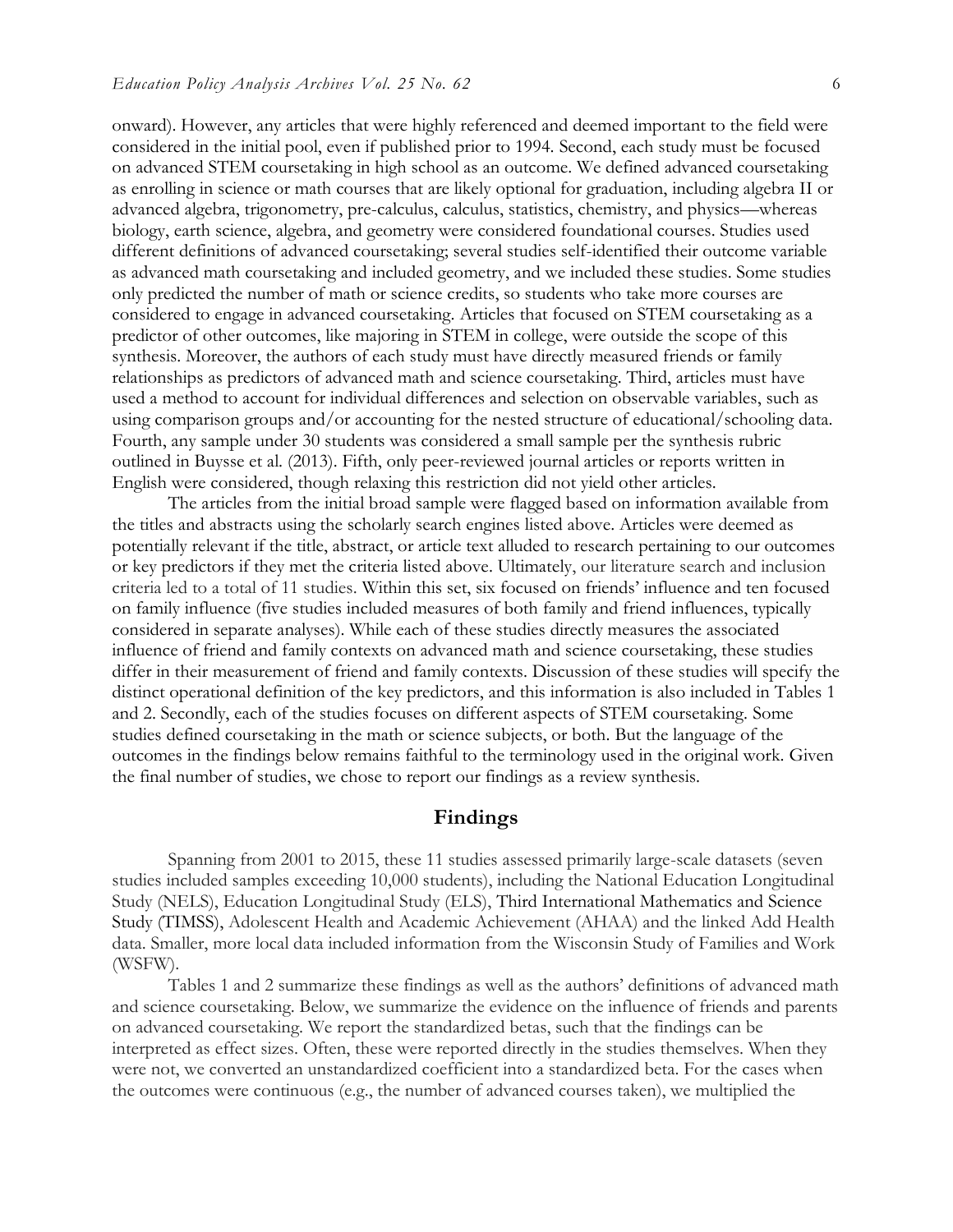#### *Friends and Family* 7

unstandardized coefficient by the ratio of the standard deviations of the independent variable and dependent variable. In the cases when the outcome was binary (e.g., whether a student did or did not take an advanced math course), we converted the coefficients from odds ratios into effect sizes using the Cox Transformation (Cox, 1970). If information on the standard deviations was not available, we can only present the unstandardized results.

#### **Friends and Advanced STEM Coursetaking**

Findings across these studies indicated that students' friends play an important role in shaping students' interest in and pursuit of advanced math and science coursetaking in high school. These studies relied on subjects' own conceptions and definitions of friends. For example, in the studies using Add Health data, students self-nominated their friends, whereas in the other studies, students reported their own perceptions of activities and norms of their friend group. The authors of this study conceptualized friends' influence on advanced STEM coursetaking in several different ways, including: academic attitudes, aspirations, and academic ability. Interestingly, these associations between social groups and advanced coursetaking differed by gender, as we discuss below.

Friends' academic attitudes were statistically-significantly related to an individual student's enrollment in advanced math and science courses. Using NELS data, a nationally representative sample following a cohort of U.S. students beginning in grade 8 and through four follow-up periods, Muller and Ellison (2001) examined whether students' advanced math coursetaking was linked to their perceptions of their friends' academic attitudes. Perceptions of friends' academic values were measured by the sum of the standardized scores of five items measuring students' perceptions of how important attending classes, studying, getting good grades, finishing high school, and continuing education past high school were to their friends, each ranging on a 3-category scale from "not important" to "very important". The authors found that perceptions of friends' holding higher academic values significantly increased advanced math coursetaking from  $10<sup>th</sup>$  and  $12<sup>th</sup>$  grades. Though this measure was associated with a statistically-significant increase in advanced math coursetaking, the practical significance may be limited in this study (the standardized effect was only 0.02 in both grades).

As for academic aspirations, Ozturk and Singh (2006) examined whether friends' educational aspirations, including importance of getting good grades and attaining postsecondary education, mediated the effect of SES and prior math achievement on advanced coursetaking. Like Muller and Ellison (2001), the authors used NELS data. Applying structural equation modeling (SEM), the authors found that the educational aspirations of friends' contributed over 10% of the indirect effects on math coursetaking. However, this effect was smaller than parental involvement, SES, or prior math achievement.

**Gender differences**. Four studies of peer effects examined gender differences in some way—either whether boys or girls are more affected by friends, or whether the gender of one's friends created larger or smaller effects. Similar to Muller and Ellison (2001), You and Sharkey (2012) explored how friends' academic attitudes were linked to advanced math coursetaking and how this link varied by gender. They did so by drawing on ELS, a nationally representative dataset that first collected baseline data from sophomores in high schools in 2002. For girls, friends' value of education was associated with greater odds (1.16 odds ratio; Cox effect size of 0.09) of taking advanced mathematics courses. For boys, friends' value of education was not a statisticallysignificant predictor. Overall, while the authors do determine that the above are all small effect sizes, they nonetheless conclude that expectations from friend relationships are a primary source of social influence when it comes to advanced math coursetaking.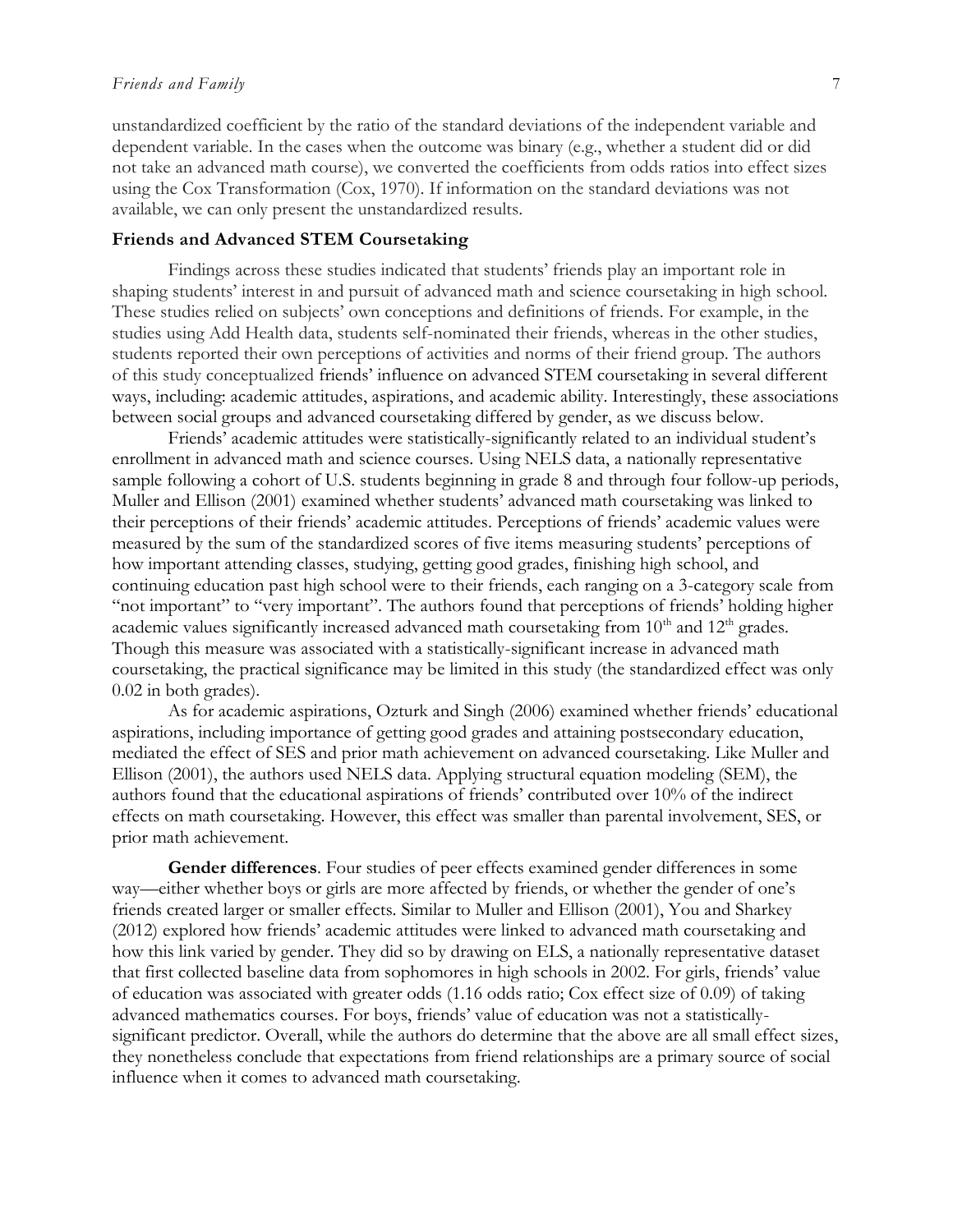Like Ozturk and Singh (2001) described above, Ercikan, McCreith, and Lapointe (2005) also examined the link between friends' aspirations and individual-level advanced math coursetaking. Using TIMSS, which is a cross-national survey that includes variables about mathematics achievement and participation in advanced mathematics courses in 45 countries, the authors used discriminant function analysis to examine how students' self-reported perceptions of their friends' expectations of college attendance were linked to advanced math coursetaking. The authors found that friends being a strong predictor of advanced math coursetaking varied by gender. Although friends' college expectations (correlation of 0.54) were a strong predictor of individual participation in advanced math courses for girls, their own attitudes towards math were more strongly correlated with advanced math coursetaking (correlation of 0.63). Friends' college expectations were a stronger predictor of boys' than girls' advanced math coursetaking (correlation of 0.62 for boys) and mattered almost as much as their own expectations about college (correlation of 0.63).

Rather than focusing on attitudes or aspirations, Crosnoe, Riegle-Crumb, Field, Frank, and Muller (2008) examined friends' academic ability. Using Add Health and AHAA datasets, which together combined to be a nationally representative longitudinal sample of high school students (and their transcripts) beginning in the 1994-1995, the authors explored the effects of friends on coursetaking by gender throughout their analyses as well as comparing the role of friend influences among higher-achieving and lower-achieving students (as measured by course failure rates). The findings indicated that friends' average grade point averages (GPAs) were linked with advanced math coursetaking across all grades (9-11) for both girls and boys, with the strongest effects occurring in grade 11. Furthermore, the GPA of students' classmates—students that shared clusters of courses with the focal student (based on transcript data)—was also linked to advanced math coursetaking for both genders, suggesting that students' friends and classmates who they may have less strong relationships with both play a significant role in increasing students' likelihood of pursuing advanced math coursework. The authors pointed out that friends' influence, for the most part, outweighed classmates' influence; the "friend hypothesis" was consistently supported across both genders. It should be noted, however, that both friends' and classmates' average GPA had a small effect on math coursetaking in this study, with effect sizes ranging between 0.13 and 0.16 for girls and between 0.18 and 0.22 for boys. Lastly, when examining the effects of classmates among students that did not fail any classes versus those that failed at least one, classmates' academic levels had greater influence among students that were not already struggling in school.

Riegle-Crumb, Farkas, and Muller (2006) also examined peer influences by gender, but from a slightly different perspective. Rather than examining how girls and boys responded differently to peer expectations, the authors of this study utilized the national AHAA and Add Health datasets to examine the influence of friends' gender on individual outcomes. The dataset allowed for students to self-report up to 10 friends, from which the gender composition of students' friends was calculated. Additionally, students self-reported whether they spent time with each identified friend in the preceding week and responses were averaged across all friends. From this, the authors compared how the gender composition of students' friendship groups shaped students' advanced math and science coursetaking. For both boys and girls, having predominantly same-sex friends in high school was linked to greater odds of advanced math and science coursetaking, and the effect of same-sex friends was greater for girls, with an estimated effect size of 0.96; the effect sizes of same-sex friends for boys was 0.39 and 0.38 on math and science coursetaking, respectively. The authors also explored how the average grades of same-sex friends affected advanced coursetaking given that the researchers were able to link information across students in a school and determine the average grades of the identified friends for a given student. Although there was no significant relationship for boys, friends' grades were positively associated with the odds of advanced math and science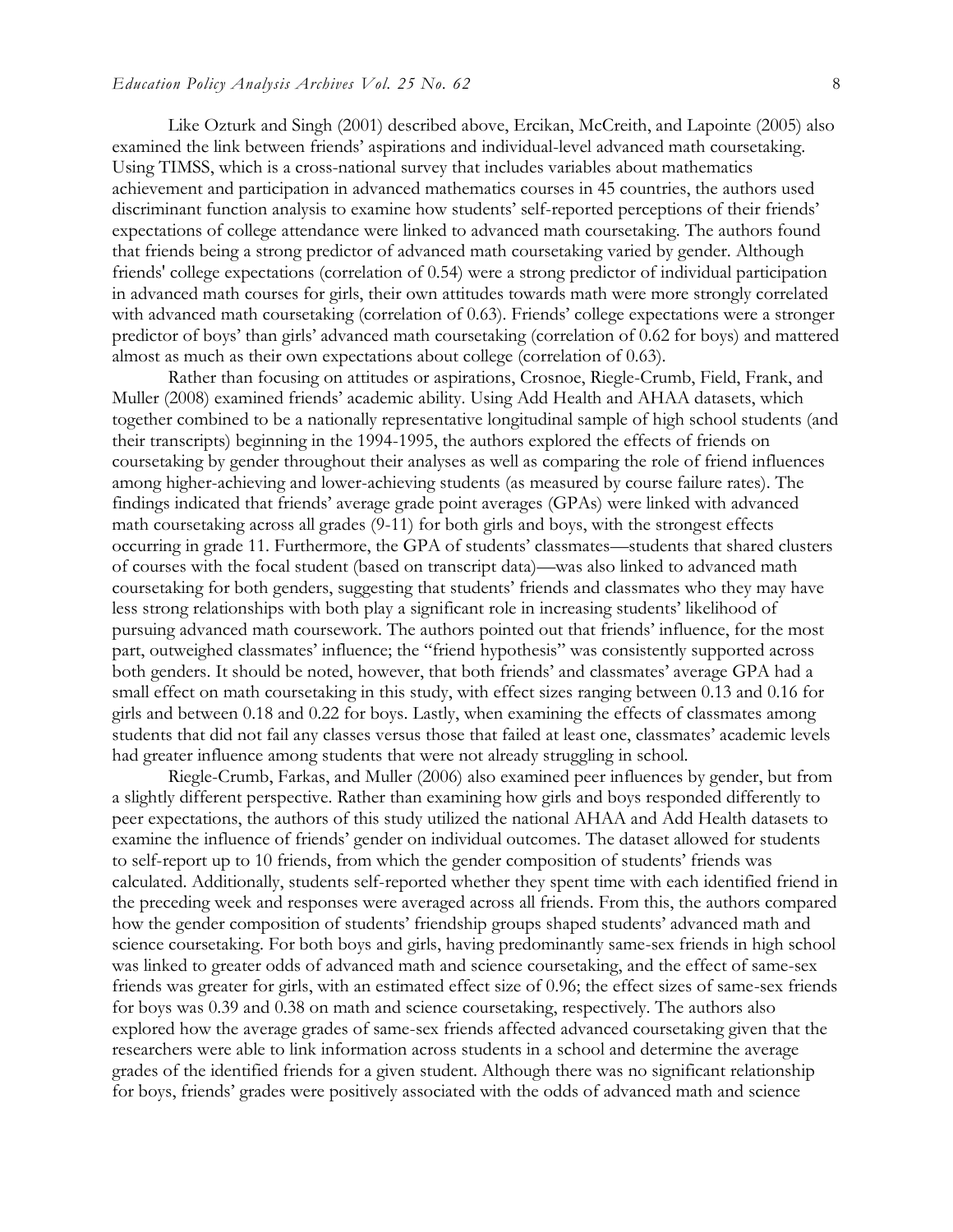coursetaking for girls, with effect sizes ranging from 0.88 to 0.91. When interacted with whether girls predominantly had same-sex friends, the effect size for friends' grades increased (1.12 and 1.01 for math and science, respectively).

**Summary**. The studies above generally identified friends' academic attitudes, aspirations, or abilities as positive, shaping students' advanced math and science coursetaking; however, these findings were not always consistent. Several studies found that some friend influences were more influential for girls rather than for boys—which, in two studies, experienced no significant effects at all. On the other hand, other studies found larger effects for boys, though in these studies, the gender gap was not as large. Another caveat is that several studies confer positive significant findings, but note the small effect size, with one study (Ozturk & Singh, 2006) noting that peer influences were not as strong a predictor as parental ones. Regardless, these studies did conclude that students' friends do influence whether students pursue advanced STEM coursework.

#### **Parent Influences**

The extant research overwhelmingly identified significant relationships between aspects of parent and family contexts and advanced math and science coursetaking, with 10 studies finding positive effects and only one finding negative effects. In fact, the authors of one study explicitly found that parental effects were greater than influences of friends (Ozturk & Singh, 2006). Only one finding suggested that parental involvement discouraged students from taking advanced math and science courses, possibly because overly involved parents may actually deter a student from developing independence. Table 2 summarizes the studies we reviewed.

**Main findings**. Studies of parental influence focused on the role of parental expectations or parental involvement. We begin by discussing studies on parental expectations.

**Expectations**. In addition to addressing the role of peers as described in the previous section, Muller and Ellison (2001) also explored the influence of student-reported parental academic expectations, talking with parents about school, and an intergenerational closure measure (i.e., when parents know the parents of their child's friends). These three parental measures significantly predicted advanced math coursetaking in grade 10. However, parental expectations were the only significant parent-based predictor persisting into grade 12. The effect sizes of these measures ranged from 0.02 to 0.06 – which does not indicate great practical significance.

Sciarra (2010), using ELS data, examined the role of parent-reported educational expectations for their children on advanced mathematics coursetaking in high school. Sciarra found a positive link between parental college expectations and students' advanced math coursetaking in high school. Students whose parents expected them to complete a bachelors degree or higher were 1.5 times more likely to enroll in advanced mathematics courses (Cox effect size of 0.24).

While the studies above looked at the general influence of parents' expectations on student's advanced coursetaking, two studies examined differential influences of expectation by gender. Ercikan, McCreith, and Lapointe's (2005) aforementioned study also assessed parental influence on advanced coursetaking, in addition to peer influence. The authors of this study examined students' self-reported perceptions of their parents' expectations of their educational attainment. Recall that effects were provided as correlation coefficients. For girls, their perceptions of their mothers' expectations (0.52) were strongly associated with participation in advanced math courses, but perceptions of fathers' expectations were not. In contrast, for boys, their perceptions of both mothers' (0.53) and fathers' (0.53) expectations mattered to approximately the same degree. For girls, relationships with women seem particularly important, consistent with the results for the study of same-sex peer groups.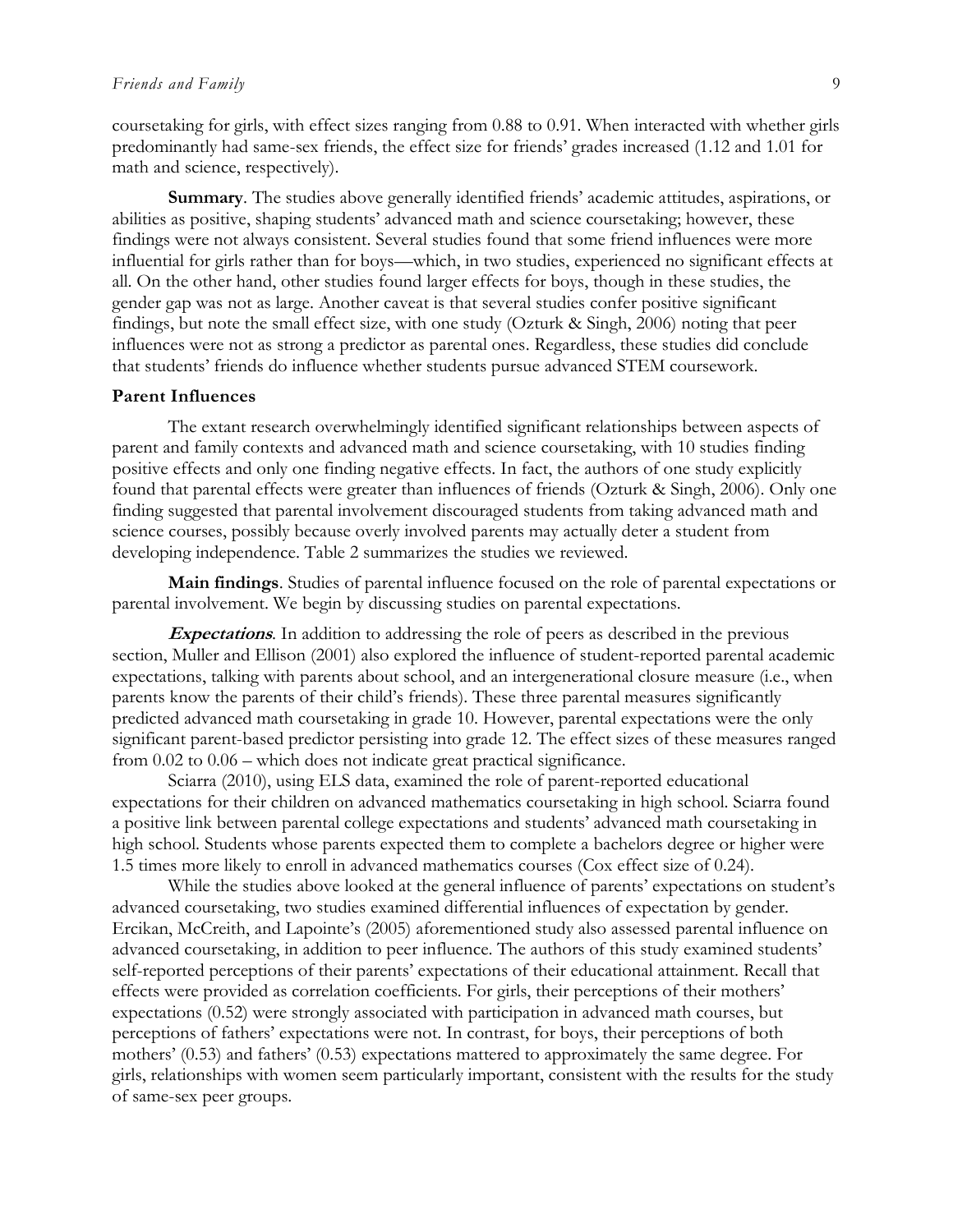Riegle-Crumb, Farkas, and Muller (2006) assessed the influence of parent expectations (measured as students' perceived parental disappointment if student did not attend college) on girls' and boys' advanced math and science coursetaking. Parental expectations had a similarly-sized effect on students' advanced math coursetaking as the influence of having same-sex friends (described above). The effect on girls' enrollment in advanced science courses significant increased, with an effect size of 0.88, and the effect on boys' enrollment in advanced math also increased, with a smaller effect size of 0.33.

**Involvement**. Several studies found a positive and significant relationship between parent involvement, rather than expectations, and students' advanced science and math coursetaking. Valadez (2002) used NELS data to explore the following traits of parental involvement: students reporting having discussions with their parents about school, their parents being engaged in school intervention strategies (e.g. attending school meetings), and parental monitoring (e.g. parents' checking homework or limiting television time) as well as parents reporting being involved in parent-teacher organizations (PTO). The author found that PTO involvement increased student odds of enrolling in advanced mathematics by 1.05; parental discussion (1.04) and school intervention (1.07) strategies were associated with increases in advanced mathematics coursetaking. The effect sizes of these three predictors ranged from 0.02 to 0.04. The exception was monitoring behaviors, which did not have any statistically-significant association with advanced math enrollment.

Like Valdez (2002), Ozturk and Singh (2006) also examined the role of student-reported parental involvement—parents' discussion of course selection or college with their children—in addition to peer influence on student's math coursetaking. The analytic model indicated that parental involvement was a key contributor to math coursetaking. For instance, the authors found that parental involvement accounted for 36% of the role SES had on advanced math coursetaking. Additionally, the authors noted the high association of parental educational expectations with student's own education aspirations, the latter of which was a key and direct predictor of math coursetaking. The authors conclude that parental influence likely has a much greater and stronger impact on student coursetaking than simply these indirect effects.

Two studies used experimental data to examine how parental influences affect advanced coursetaking. Harackiewicz, Rozek, Hulleman, and Hyde (2012) drew on the Wisconsin Study of Families and Work (WSFW), which identified pregnant women across areas of Wisconsin in 1990 and 1991 and followed their child through the finals years of high school. The sample in their experimental study included 188 students (88 girls, 100 boys), who were mostly White (90% compared to 2% African American, 1% Native American, and 7% multiracial). Students were randomly selected to receive an intervention over a 15-month period during grades 10 and 11. The intervention included: 1) a brochure titled "Making Connections: Helping Your Teen Find Value in School", which discussed the importance of math and science for various careers and guidance for parents on how to talk to their children about it; 2) a second brochure titled "Making Connections: Helping Your Teen With the Choices Ahead", which continued similar information from the prior brochure but with an added focus of the relevancy of math and science in everyday life as well as in college and career planning; and 3) having parents complete an online questionnaire evaluating a "Choices Ahead" website, which included information like interviews with current students discussing the importance of math and science courses. Parents in the control group did not receive these materials. The authors found a significant difference in the level of advanced math and science coursetaking between those in the intervention and control groups, with the former taking nearly a full semester more of mathematics and science (8.31 vs. 7.50 semesters).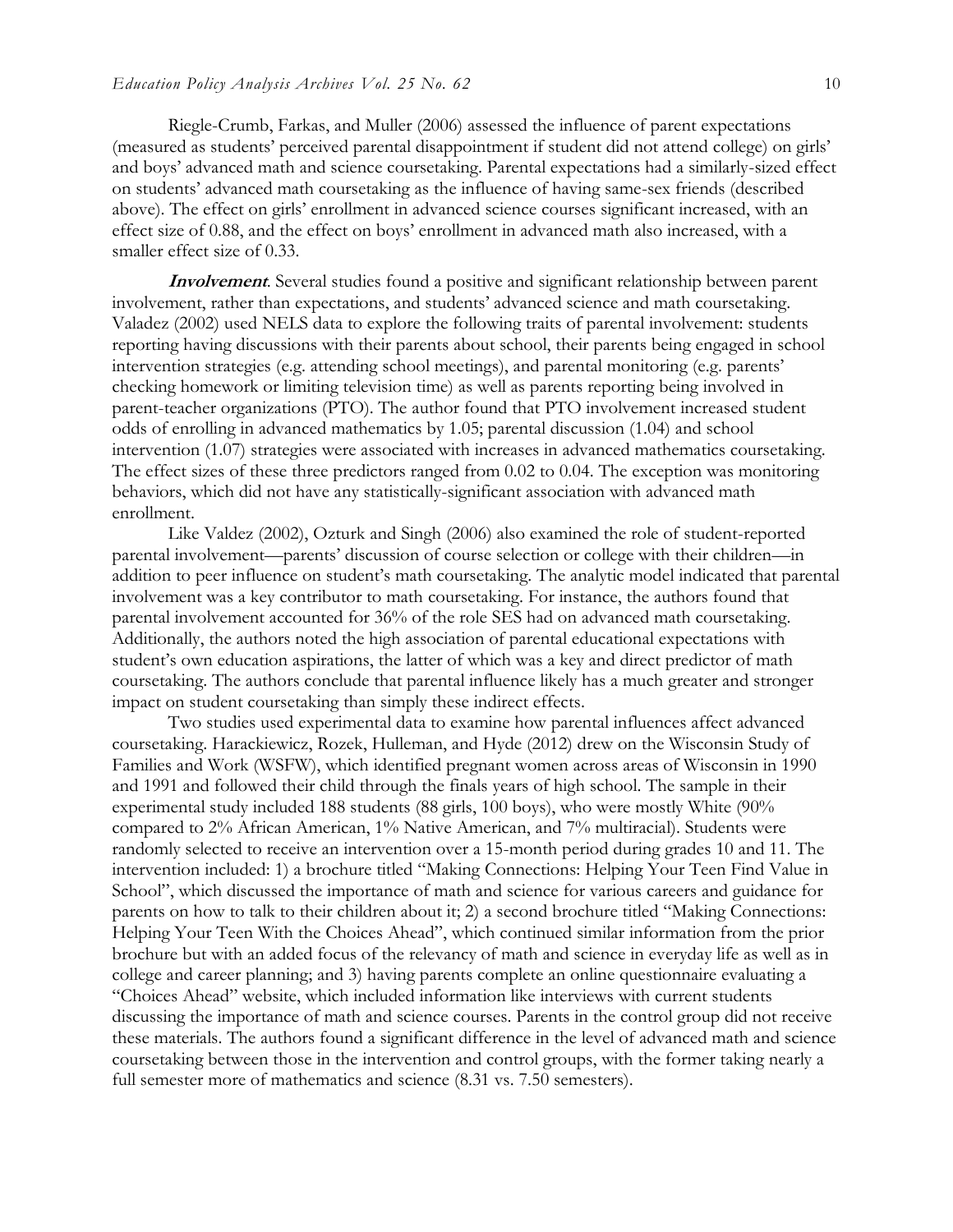#### *Friends and Family* 11

Rozek et al. (2015) also used the WSFW data to examine how parents influenced their children's math coursetaking patterns in high school. Parents were randomly assigned to one of two groups. Those in the experimental group were provided information about the relevance of math and science whereas parents in the control group received no information. Students were then followed during the last two years of high school. The same 188 adolescents were included in the study mentioned above. The authors found that the intervention increased the amount of value mothers placed on STEM, which then led adolescents to believe their parents placed higher levels of value in STEM, which increased the amount of future value adolescents perceived in STEM education.

You and Sharkey (2012) examined differences by gender: For girls, the odds of taking advanced mathematics courses were positively associated with greater parental communication (1.19; effect size of 0.11) and their perceptions of their father's expectations about their educational attainment (1.12; effect size of 0.07). For boys, parents' self-reported answers about their participation in school (1.18; effect size of 0.10) and students' perceptions about their mother's expectations about their educational attainment (1.09; effect size of 0.05) were significantly correlated with advanced mathematics coursetaking. This is the first study in our sample that emphasized the importance of cross-gender relationships. Interestingly, there were no social predictors that significantly influenced both genders in coursetaking.

**Mixed Findings.** Using NELS, Crosnoe and Huston (2007) examined the role of parental consultation in advanced math coursetaking in high school. This regression analysis evaluated NELS data, and parental consultation in this dataset measured how frequently students consulted with their parents regarding coursetaking. The analyses suggested that, generally, students with higher levels of parental consultation completed more math credits in high school (note that the effect size was not available nor was it possible to calculate given the tables in the study). Though the coefficients were not reported, the authors noted that similar trends were observed for science coursetaking. However, with the exception of a few findings that indicated parental involvement improved student's math coursetaking, the bulk of their results indicated null findings—and even negative findings between parental consultation on student's math coursetaking. The most notable trends observed in the data were what was ineffective in encouraging math coursetaking—rather than what did work. Those that fared worse compared to their peers were students who had strong parental consultation; the authors believed overly involved parents may actually impede scholarly independence in their children and stunt motivation towards academic achievement.

**Summary**. Like our analysis of studies on friends' influence on coursetaking, the studies in this section lean towards the positive influence of parents' expectations and involvement on individual students' advanced math and science coursetaking. Several studies noted differences in the effect sizes by gender, but nonetheless the overall positive effects held for all students. Certainly, a concern noted by a couple of studies is that, while the outcomes are associated with higher STEM coursetaking, the effects sizes reveal that not all studies are consistently finding practical significance. Finally, one study contained null and some negative findings, indicating that overly involved parents could be detrimental to students' individual pursuit of advanced STEM coursework, drawing to attention threshold effects of how overt parental involvement may yield negative outcomes for students.

# **Discussion**

One burgeoning area of research on the improvement of STEM outcomes looks beyond formal initiatives in order to consider the effect of informal contexts – what we have defined in this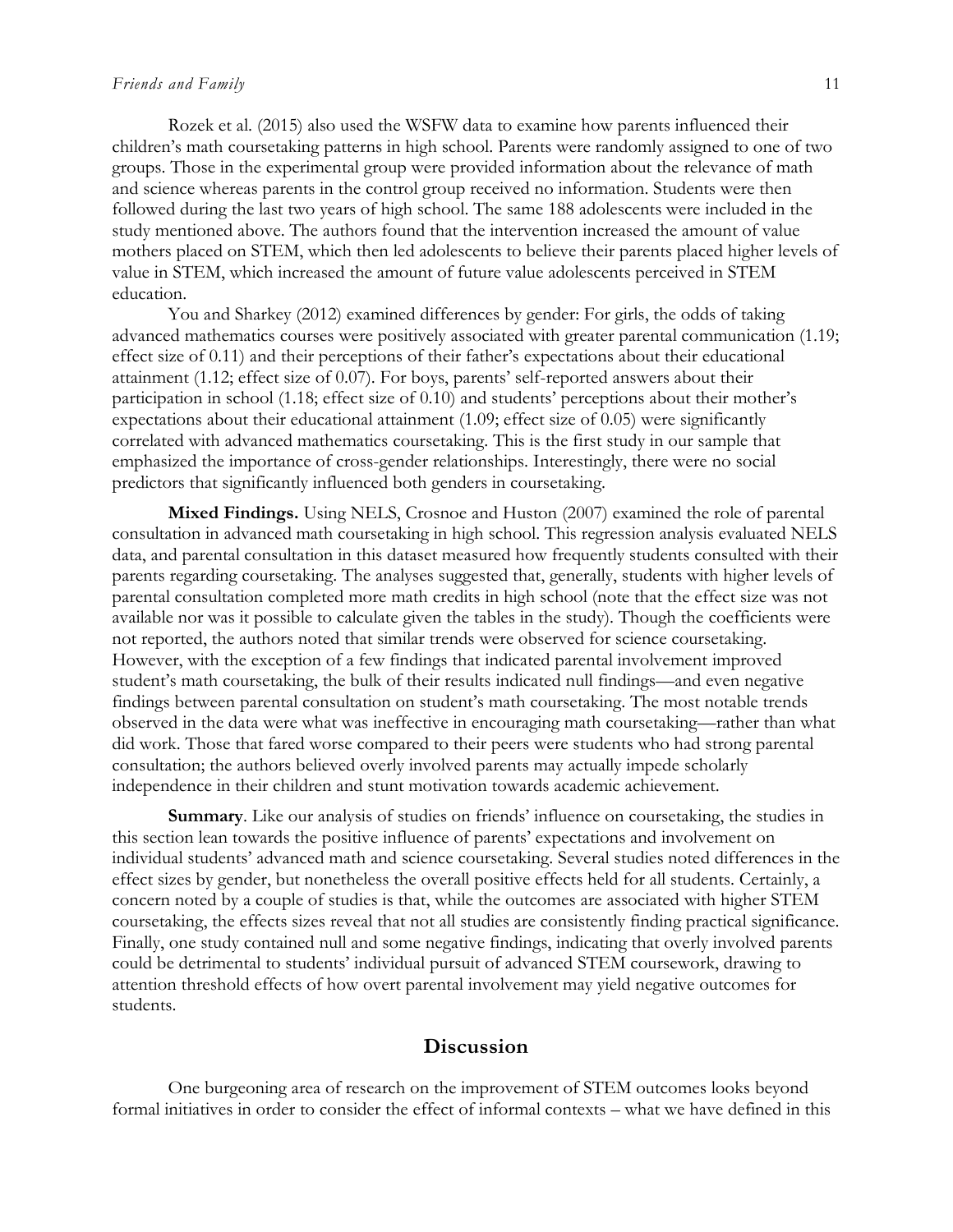synthesis as friends and family contextual influences. A large number of studies in multiple disciplines have examined whether one particular group might have an influence on advanced STEM coursetaking. But as mentioned above, a consensus had not yet emerged. Much work is therefore needed to understand the foundational dynamics at play that might predict an early trajectory towards STEM outside of the curricular changes. Therefore, the purpose of our research was to synthesize the research on the link between social groupings and persistence into STEM courses.

As for friends, the available data point to a clear distinction between perceived peer relationships versus friend relationships, and that these two social constructs influence student behavior in different ways. Peers or classmates (those who are grouped together because of similar factors, such as age, ability, status) provide a social support structure that has less influence on math and science coursetaking patterns than friendships. However, the data supports the "friend hypothesis"—friendship relationships, as found in many of the studies, have consistently beneficial impact on students. Friends' academic attitudes, aspirations, and abilities are overwhelming positively associated with students' advanced math and science course enrollment.

These influences are also differentiated based on gender. For girls, friends' values of education and college expectations play a role in how they select and persist in advanced science and math courses, but to a lesser degree than girls' own personal attitudes towards math. The results are different for boys, as friends' values have less of an effect on boys' math coursetaking, and boys appear to be equally influenced by their friends' college expectations as they are by their own attitudes towards college in this regard. However, girls' advanced STEM coursetaking appears to be more influenced by same-sex friends and friends' grades than boys, for whom the sex composition and grades of friends matters less.

With regard to parents, our synthesis shows that a number of factors contribute to how expectations (whether perceived or real) influence math and science coursetaking for both girls and boys. Some studies indicated that parental expectations have similar effect sizes as same-sex friends' expectations, indicating that these close social contexts are both important contexts within which students make coursetaking decisions. The findings also highlight that parental involvement has a greater impact than parental expectations on math coursetaking for both gender groups. Note one study included findings of a negative association of parental consultation on student coursetaking, and this may indicate a threshold effect whereby overly involved parents may impede scholarly independence and motivation towards academic achievement.

Several studies examined differences in parental influence by gender. For girls, their mothers' perceived expectations have a greater effect on coursetaking; whereas for boys, there is evidence that shows the contribution of both the father and mother's perceived expectations carries greater weight in terms of coursetaking. When focusing on the effects of parental expectations on course enrollment, parental expectations have a larger impact on girls with respect to science courses than boys. In contrast, parental expectations affect how boys enroll in math courses to a greater degree than girls.

#### **Implications for Policy and Practice**

Looking at these findings aggregately, there are several concluding implications. First, the findings from our research have implications for schooling policy and practice. This synthesis has identified successful friend/peer and family social influences that cultivate the pursuit of advanced STEM courses. By differentiating when friends versus peers matter and when parents might exert an influence, this provides a guiding framework by which schools and districts can develop ways to capitalize on the influence of informal contexts to shape how they engage students and parents in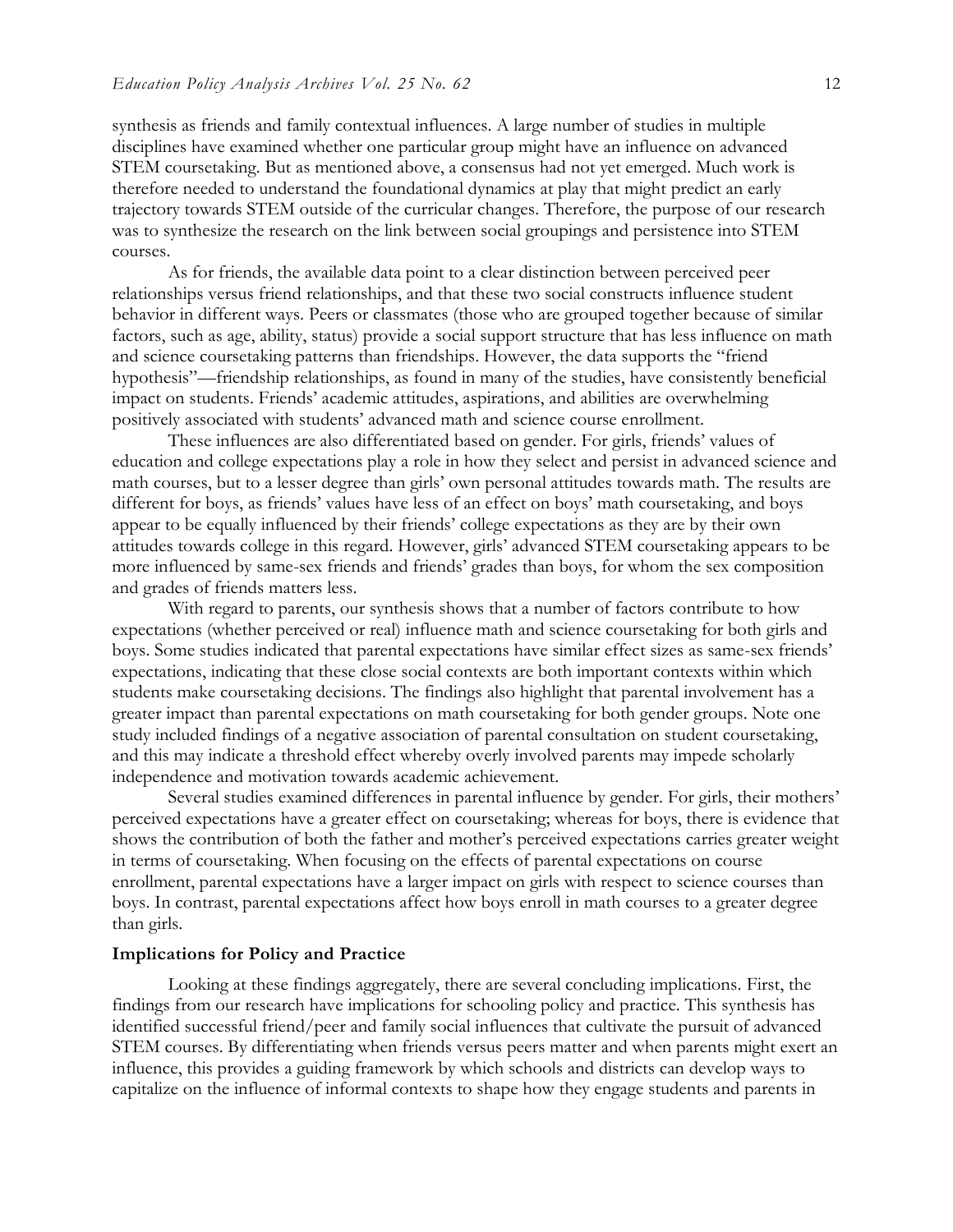#### *Friends and Family* 13

formal learning contexts. For instance, there might be capacity for schools to build a stronger platform for which teacher professional development models can be designed and implemented to help teachers facilitate pedagogical practices that foster and nurture STEM learning behaviors as they relate to friendship effects, perhaps by instituting single-sex learning opportunities as an example. Additionally, as states and districts consider how to best train and assess new teachers, perhaps close attention ought to be paid to ensuring that rising cohorts of teachers understand and can capitalize on the benefits of the social side of schooling. Finally, friends' academic achievement seems to have a particularly important influence on advanced coursetaking; school and district administrators might further encourage mixed-ability classrooms where high-achieving students positively influence less academically engaged peers. Many current practices do not rely on such a format, but rather pinpoint and track students based on their abilities and segregate students accordingly. Hence, our study calls for a reconsideration of these policies and practices. Second, as for parental influence, the patterns that emerged can guide ways in which schools and districts can cultivate stronger alignment between school and parents, particularly as a way to address STEM pursuits. It might also be advantageous for schools to target guidance counselors for professional development to help them incorporate strategies to engage parents in a more substantive way around science and math coursetaking for their students. As part of the professional development, teachers and guidance counselors should be provided opportunities to understand the research findings that articulate the critical role family, friends, and peers can play in student coursetaking, and to use what is known from the research to cultivate more inclusive learning environments that support all students, regardless of demographics. Additionally, intervention work has emphasized that when the link between parents and schools is strong, academic outcomes improve. Therefore, schools and districts could consider how to best allocate resources to improve this linkage when it comes to improving STEM outcomes. Programs that involve parents in STEM activities, such as robotics and science fairs or increasing parent involvement in science classes, might increase STEM participation. This might be especially poignant, when considering both parent and student gender in terms of these participation activities.

Third, the findings from our research have implications for research on broadening participation in STEM. From a policy perspective, this work aligns with the conversations that have been taking place at the national, state, and district levels around increasing the number of students who develop the interest, motivation, and academic tenacity to pursue STEM related coursework and, subsequently, STEM careers. Our synthesis can help schools understand the nuances by which students navigate through social groups and how these contexts might facilitate the advancement of STEM coursetaking, particularly outside of the traditional and formal policy levers, such as changing curriculum and altering standards. The results of this synthesis provide an impetus for districts to broaden policy beyond development of curriculum and teacher qualifications and consider which school programs might be able to capitalize on networks of friends, peers, and parents.

For example, there is growing interest for working models of networks in which districts engage parents and peers as a result of the burgeoning community-based charter school movement across the country. Networks of peers and parents might potentially be serving as the backbone of how some charter schools are able to cultivate and foster inclusive learning in ways that traditional public schools might not (Warren et al., 2009). With this concept in mind, here lies an opportunity to further study these working models to understand what aspects of these networks are transferrable to wider contexts, looking at local school districts to rethink public education as a whole. Moreover, our synthesis generally finds small effects of peer and parent influence, motivating research on what models of community-based learning might be more effective.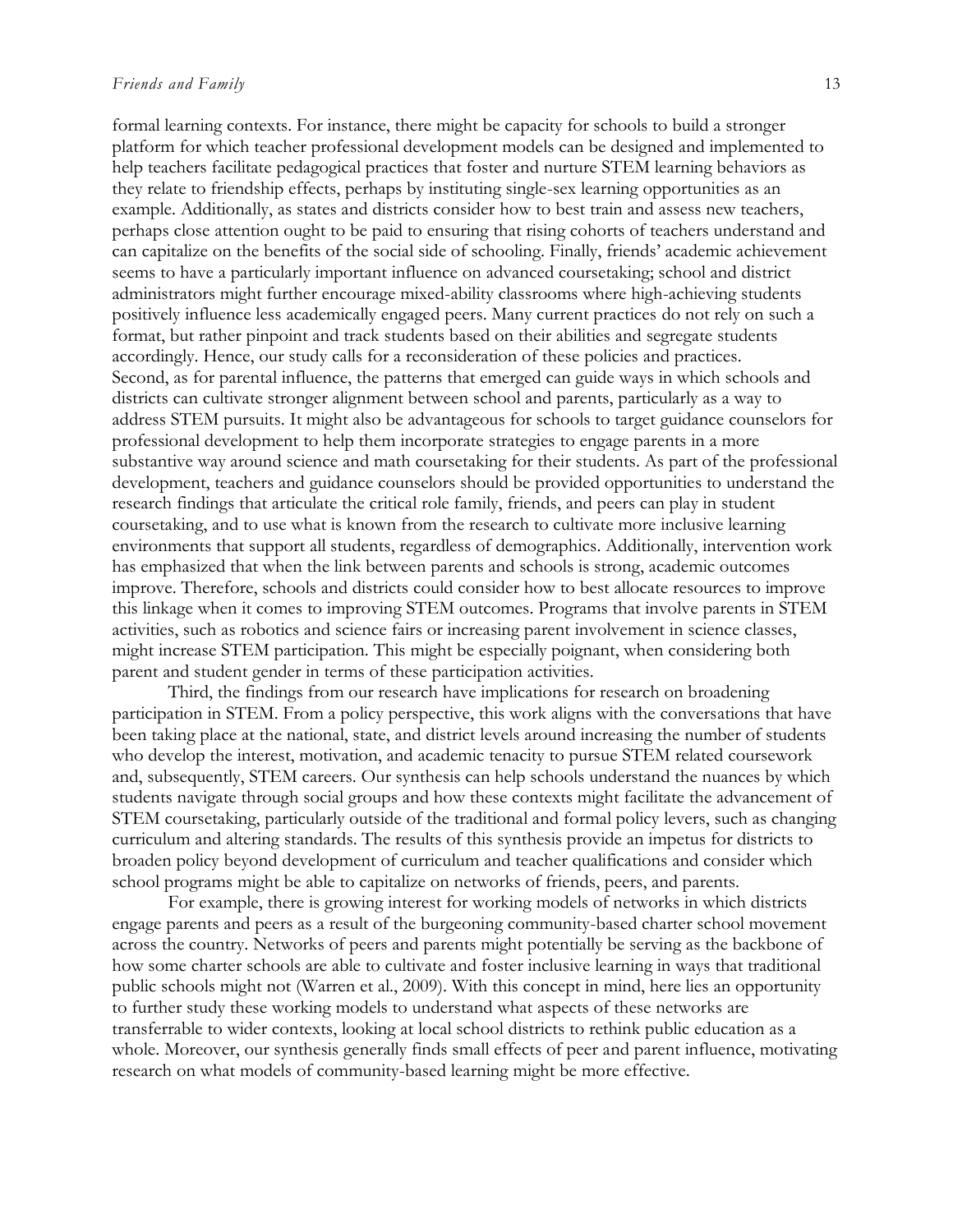Fourth, another aspect of this synthesis that begs consideration is the fact that there is still much to study about the intersection of the structural and behavioral components of the public education system that either inhibit or promote successful STEM coursetaking among students, and to what degree friends, peers, and family social groups fold into and influence these dynamics. Understanding the intersectionality of the system from these perspectives will allow researchers and policymakers to pinpoint the salient factors that contribute to how students develop and sustain STEM identities, agency, and pursuit of STEM-related courses that increase the likelihood they will pursue and persist in STEM. A better holistic view of these structural and behavioral components can lead to more effective and supportive STEM learning opportunities for our most vulnerable student populations and increase their level of STEM achievement.

In sum, our work provides the field with evidence from which researchers, policymakers, and practitioners can draw upon when considering issues pertaining to STEM persistence. The contexts in which youth develop and sustain their STEM academic pursuits is a growing area of research, particularly from the standpoint of the intersection between curricular and contextual domains. More emphasis is being placed on curricular aspects of student learning that are influenced by contextual factors, and our findings will add to the tapestry of knowledge being developed and disseminated in regards to the latter. We intend for our research to provide yet another layer of evidence that will give the field a rigorous sense of what is known about the influence of social groups and what still needs to be learned.

#### **Limitations and Future Research**

There are several limitations of this study that can inform further research and additional syntheses in this area. One limitation was that the operationalization of the treatment, whether in an experimental design or otherwise, was not uniform across studies. That is, there was not necessarily a single 'treatment' effect across studies in this line of research. In particular, the definition of friends varied somewhat across studies. Only Crosnoe et al. (2008) explicitly differentiated between nominated friends and school peers – classmates with whom the subject had weaker, if any, personal relationship. Other studies that did not rely on Add Health data (where subjects named their closest friends) asked subjects their perceptions of their friend group but did not measure closeness of these social relationships. This would stand in contrast to other more clear-cut programmatic effects in education, such as the role of full-day versus part-day kindergarten attendance on child outcomes or the implementation of a new math curriculum on math achievement. Though no single strategy emerged to develop a clear-cut 'friends treatment' or 'family treatment', we nonetheless encourage future research to continue developing an agenda in this area. Findings that establish the existence of a social group effect still have implications for policy and practice, even in the absence of a singular definition of friend of family influences.

As a second limitation, we only evaluated quantitative studies given our requirement for a control group. Therefore, additional details pertaining to the mechanisms by which friends or family members influence coursetaking might have been absent without considering qualitative work. That said, relaxing the criteria to include qualitative work did not yield a sufficient enough number of studies to merit a qualitative synthesis. These studies do remain important, as they add richness to the conclusions developed in this synthesis. Perhaps this calls for additional primary research to be conducted from a qualitative perspective, such that, at a future time, a qualitative synthesis could in fact be conducted.

Third, the studies examined in this synthesis explored positive attributes of friends and families and their influence on advanced STEM coursetaking. Our inclusion criteria were set to have picked up negative influences, such as friends' delinquency, suspension, or truancy. However, no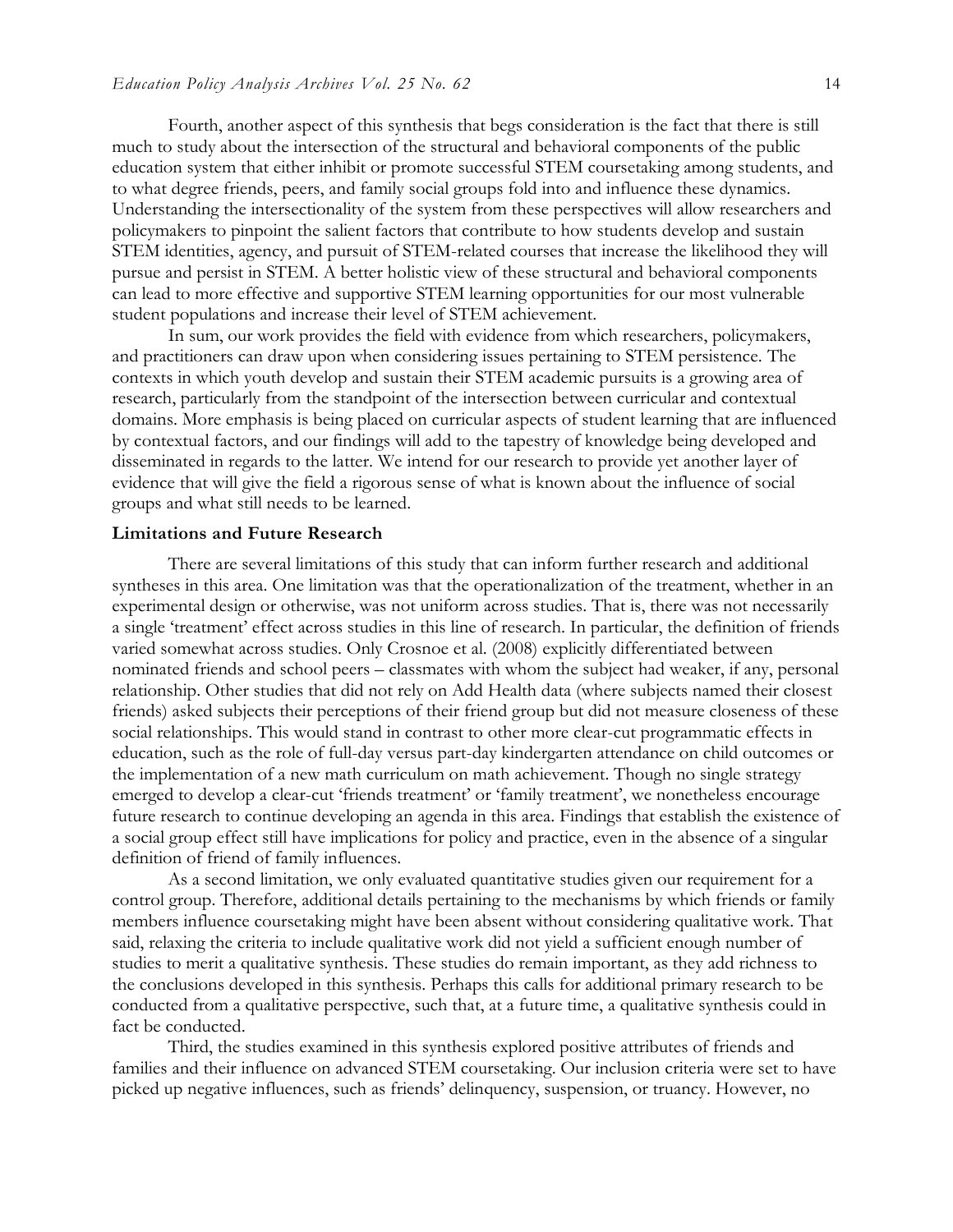#### *Friends and Family* 15

study emerged on the effects of negative influences on advanced STEM coursetaking. Therefore, while our synthesis can make conclusions about the role of positive-framed influences, such as aspirations, there is an absence in the field on the effect sizes of any detrimental-seeming influences. This perhaps sheds light on a limitation of the field, more so than a limitation of our synthesis. Nonetheless, future research might examine the role of negative influences to develop a broader portrait of social groupings from both positive and negative perspectives.

Fourth, while all of the research articles examined in this study fit the criterion of being published within the last decade, the dataset on which those articles relied were based on high school cohorts from decades prior. However, to truly conduct a longitudinal study, researchers must observe youth over time. With these parameters in mind, many of the datasets examined in the research articles in this study reflect the most recently available data to address the questions posed by the authors. Future data collection efforts might also update questions on course-taking to reflect rapidly modernizing curricula, such as specific types of computer and data science courses. The extant literature also did not distinguish AP or IB courses from advanced course-taking, and future analyses and data collection could address this to understand the implications of these curriculum programs. We feel there is still much to be gleaned from these data that are of relevance to the current policy and research dialogue on these issues, even with information on students attending high school in previous decades.

Finally, while we were able to discuss gender differences, we were not able to examine differences by race/ethnicity nor socioeconomic status. Though our criteria would have picked up studies based on these subgroups, less than a handful of studies talked about race and socioeconomic status in the context of social groups and advanced STEM coursetaking. This highlights a limitation in the field that needs to be addressed moving forward, such that researchers, policymakers, and practitioners can identify what social influences might be best suited to address the needs of all students, thereby ensuring successful persistence in STEM.

#### **References**

- Adelman, C. (2006). *The toolbox revisited: Paths to degree completion from high school through college*. Washington, DC.
- Beede, D., Julian, T., Langdon, D., McKittrick, G., Khan, B., & Doms, M. (2011). *Women in STEM: A gender gap to innovation*. Washington, DC. https://doi.org/10.2139/ssrn.1964782
- Blanchard, S., & Muller, C. (2015). Gatekeepers of the American Dream: How teachers' perceptions shape the academic outcomes of immigrant and language-minority students. *Social Science Research*, *51*, 262-275. https://doi.org/10.1016/j.ssresearch.2014.10.003
- Brody, L. E., & Benbow, C. P. (1990). Effects of high school coursework and time on SAT scores. *Journal of Educational Psychology*, *82*, 866–875. https://doi.org/10.1037/0022-0663.82.4.866
- Burkam, D. T., & Lee, V. E. (2002). *Inequality at the starting gate: Social background differences in achievement as children begin school*. Washington, DC.
- Cox, D. R. (1970). *Analysis of binary data* (2nd ed.). New York, NY: Chapman & Hall/CRC.
- Crosnoe, R. (2009). Family–school connections and the transitions of low-income youths and English language learners from middle school to high school. *Developmental Psychology*, *45*, 1061–1076. https://doi.org/10.1037/a0016131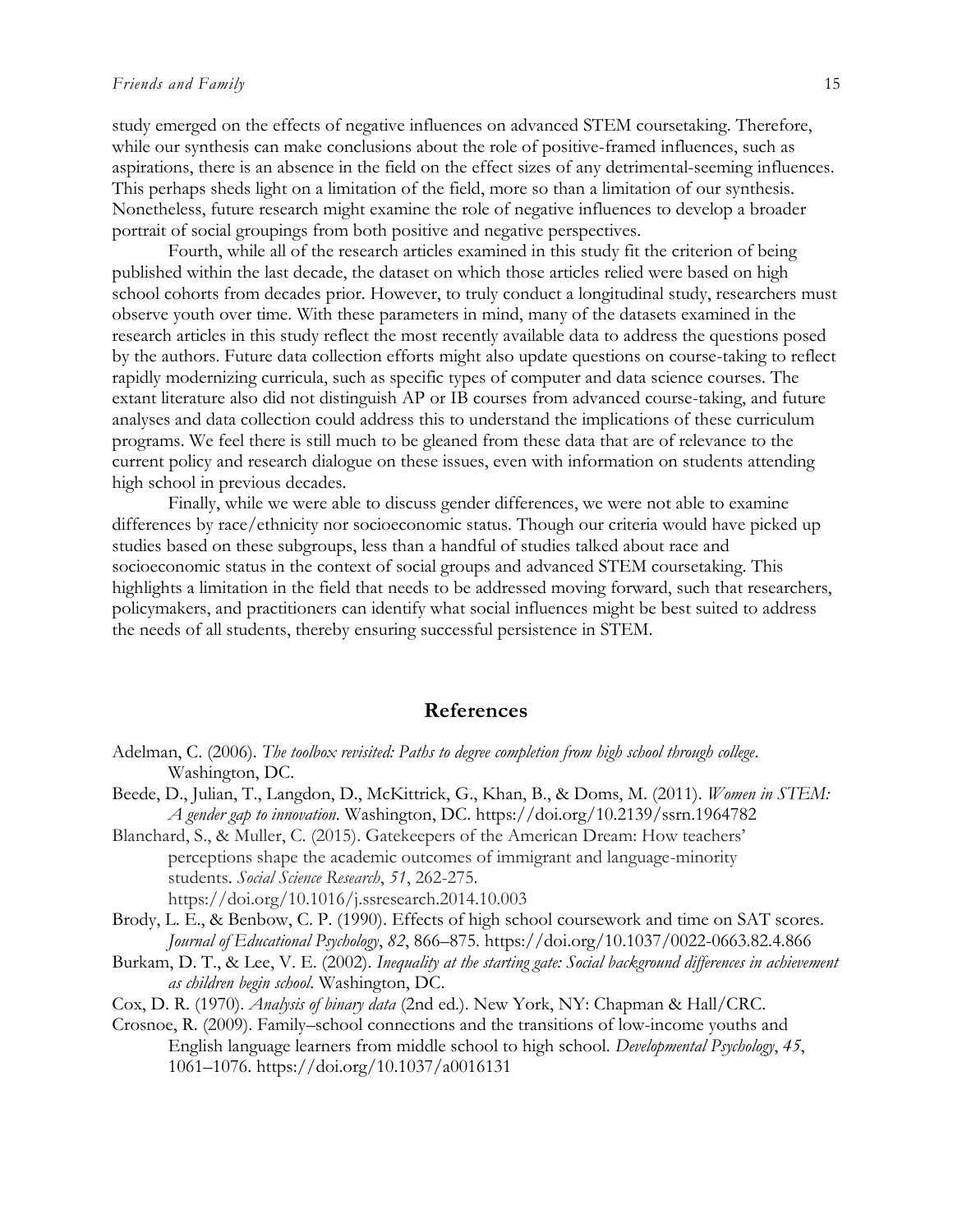- Crosnoe, R. (2011). *Fitting in, standing out: Navigating the social challenges of high school to get an education.* Cambridge, England: Cambridge University Press. https://doi.org/10.1017/CBO9780511793264
- Crosnoe, R., & Huston, A. C. (2007). Socioeconomic status, schooling, and the developmental trajectories of adolescents. *Developmental Psychology*, *43*, 1097-1110. https://doi.org/10.1037/0012-1649.43.5.1097
- Crosnoe, R., Riegle‐Crumb, C., Field, S., Frank, K., & Muller, C. (2008). Peer group contexts of girls' and boys' academic experiences. *Child Development*, *79*, 139-155. https://doi.org/10.1111/j.1467-8624.2007.01116.x
- Dunham, C., & Frome, P. (2003). Guidance and advisement: Influences on students' motivation and course-taking choices (Research Brief). Atlanta, GA: Southern Regional Education Board.
- Eccles (Parsons), J., Adler, T. F., & Kaczala, C. M. (1982). Socialization of achievement attitudes and beliefs: Parental influences*. Child Development*, 53, 322–339. https://doi.org/10.2307/1128974
- Ercikan, K., McCreith, T., & Lapointe, V. (2005). Factors associated with mathematics achievement and participation in advanced mathematics courses: An examination of gender differences from an international perspective. *School Science and Mathematics*, *105*, 5–14. https://doi.org/10.1111/j.1949-8594.2005.tb18031.x
- Federman, M. (2007). State graduation requirements, high school course taking, and choosing a technical college major. *The B.E. Journal of Economic Analysis & Policy*, *7*. https://doi.org/10.2202/1935-1682.1521
- Ferry, T. R., Fouad, N. A., & Smith, P. L. (2000). The role of family context in a social cognitive model for career-related choice behavior: A math and science perspective. *Journal of Vocational Behavior*, *57*, 348-364. https://doi.org/10.1006/jvbe.1999.1743
- Hanson, S. L., & Kraus, R. S. (1998). Women, sports, and science: Do female athletes have an advantage? *Sociology of Education, 71*, 93-110. https://doi.org/10.2307/2673243
- Hanson, S. L., & Kraus, R. S. (2003). Science experiences among female athletes: Race makes a difference. *Journal of Women and Minorities in Science and Engineering*, *9*, 287-323.
- Harackiewicz, J. M., Rozek, C. S., Hulleman, C. S., & Hyde, J. S. (2012). Helping parents to motivate adolescents in mathematics and science an experimental test of a utility-value intervention. *Psychological Science*, *23*, 899-906. https://doi.org/10.1177/0956797611435530
- Jacobs, J. E., & Bleeker, M. M. (2004). Girls' and boys' developing interests in math and science: Do parents matter? *New Directions for Child and Adolescent Development*, (106), 5-21. https://doi.org/10.1002/cd.113
- Kelly, S. (2001). Do increased levels of parental involvement account for the social class difference in track placement? *Social Science Research*, *33*, 626–659. https://doi.org/10.1016/j.ssresearch.2003.11.002
- Kindermann, T.A. (2007). Effects of naturally-existing peer groups on changes in academic engagement in a cohort of sixth graders. *Child Development*, *78*, 1186-1203. https://doi.org/10.1111/j.1467-8624.2007.01060.x
- Lareau, A. (2003). *Unequal childhoods: Class, race, and family life.* Berkeley, CA: University of California Press.
- Lowell, B. L., Salzman, H., Bernstein, H., & Henderson, E. (2009). Steady as she goes? Three generations of students through the science and engineering pipeline. New Brunswick, NJ: Rutgers University.
- Ma, X., & Willms, J. D. (1999). Dropping out of advanced mathematics: How much do students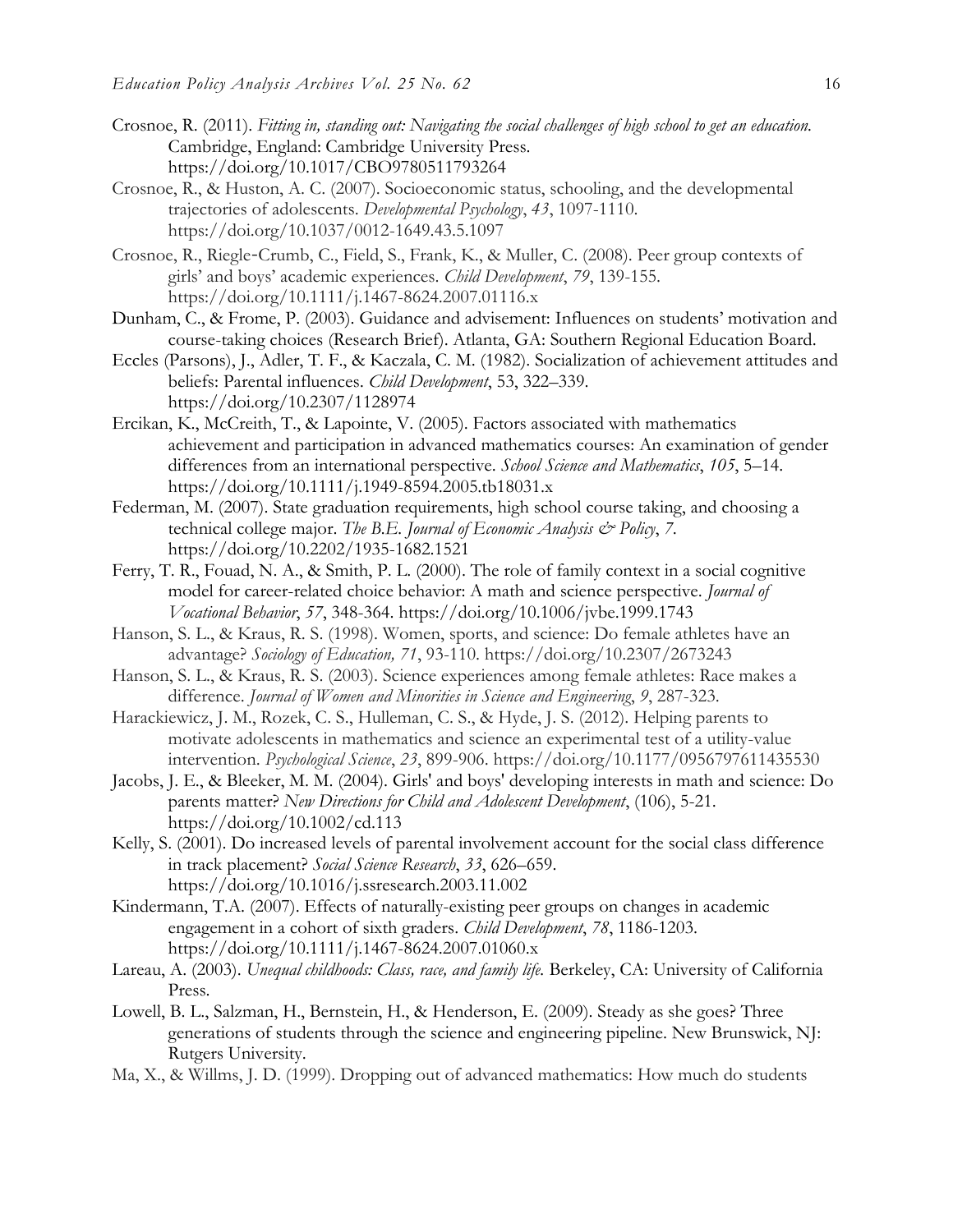and schools contribute to the problem? *Educational Evaluation and Policy Analysis*, *21*, 365-383. https://doi.org/10.3102/01623737021004365

- Melguizo, T., & Wolniak, G. C. (2011). The earnings benefits of majoring in STEM fields among high achieving minority students. *Research in Higher Education*, *53*, 383–405. https://doi.org/10.1007/s11162-011-9238-z
- Milner, M. (2006). *Freaks, geeks, and cool kids: American teenagers, schools, and the culture of consumption.* New York, NY: Routledge.
- Muller, C., & Ellison, C. G. (2001). Religious involvement, social capital, and adolescents' academic progress: Evidence from the National Education Longitudinal Study of 1988. *Sociological Focus*, *34*, 155-183. https://doi.org/10.1080/00380237.2001.10571189National Science Board. (2010). Science
	- and Engineering Indicators 2010 (NSB 10–01). National Science Foundation. Arlington, VA: Retrieved from http://www.nsf.gov/statistics/seind10/pdf/seind10.pdf
- National Science Foundation. (2011). *Women, minorities, and persons with disabilities in science and engineering: 2011 (NSF 11-309).* Arlington, VA.
- Nicholls, G. M., Wolfe, H., Besterfield-Sacre, M., Shuman, L. J., & Larpkiattaworn, S. (2007). A method for identifying variables for predicting STEM enrollment. *Journal of Engineering Education,* 96, 33-44. https://doi.org/10.1002/j.2168-9830.2007.tb00913.x
- Olitsky, N. H. (2013). How do academic achievement and gender affect the earnings of STEM majors? A propensity score matching approach. *Research in Higher Education*, *55*, 245–271. https://doi.org/10.1007/s11162-013-9310-y
- Ozturk, M. A., & Singh, K. (2006). Direct and indirect effects of socioeconomic status and previous mathematics achievement on high school advanced mathematics course taking. *The Mathematics Educator*, *16*, 25-34.
- Pearson, J., Crissey, S. R., & Riegle-Crumb, C. (2009). Gendered fields: Sports and advanced course taking in high school. *Sex Roles*, *61*, 519-535. https://doi.org/10.1007/s11199-009- 9647-z
- President's Council of Advisors on Science and Technology (PCAST). (2010). Prepare and inspire: K–12 education in Science, Technology, Engineering, and Math (STEM) for America's future. Washington, DC: Retrieved from http://www.whitehouse.gov/administration/eop/ostp/pcast/docsreports
- Pryor, J. H., Hurtado, S., DeAngelo, L., Blake, L. P., & Tran, S. (2009). *The American freshman: National norms for fall 2009, expanded edition.* Los Angeles, CA.
- Riegle-Crumb, C. (2006). The path through math: Course sequences and academic performance at the intersection of race-ethnicity and gender. *American Journal of Education*, *113*, 101–122. https://doi.org/10.1086/506495
- Riegle-Crumb, C., Farkas, G., & Muller, C. (2006). The role of gender and friendship in advanced course taking. *Sociology of Education*, *79*, 206-228. https://doi.org/10.1177/003804070607900302
- Riegle‐Crumb, C., & Moore, C. (2014). The gender gap in high school physics: Considering the context of local communities. *Social Science Quarterly*, *95*, 253-268. https://doi.org/10.1111/ssqu.12022
- Rozek, C. S., Hyde, J. S., Svoboda, R. C., Hulleman, C. S., & Harackiewicz, J. M. (2015). Gender differences in the effects of a utility-value intervention to help parents motivate adolescents in mathematics and science. *Journal of Educational Psychology*, *107*, 195–206. https://doi.org/10.1037/a0036981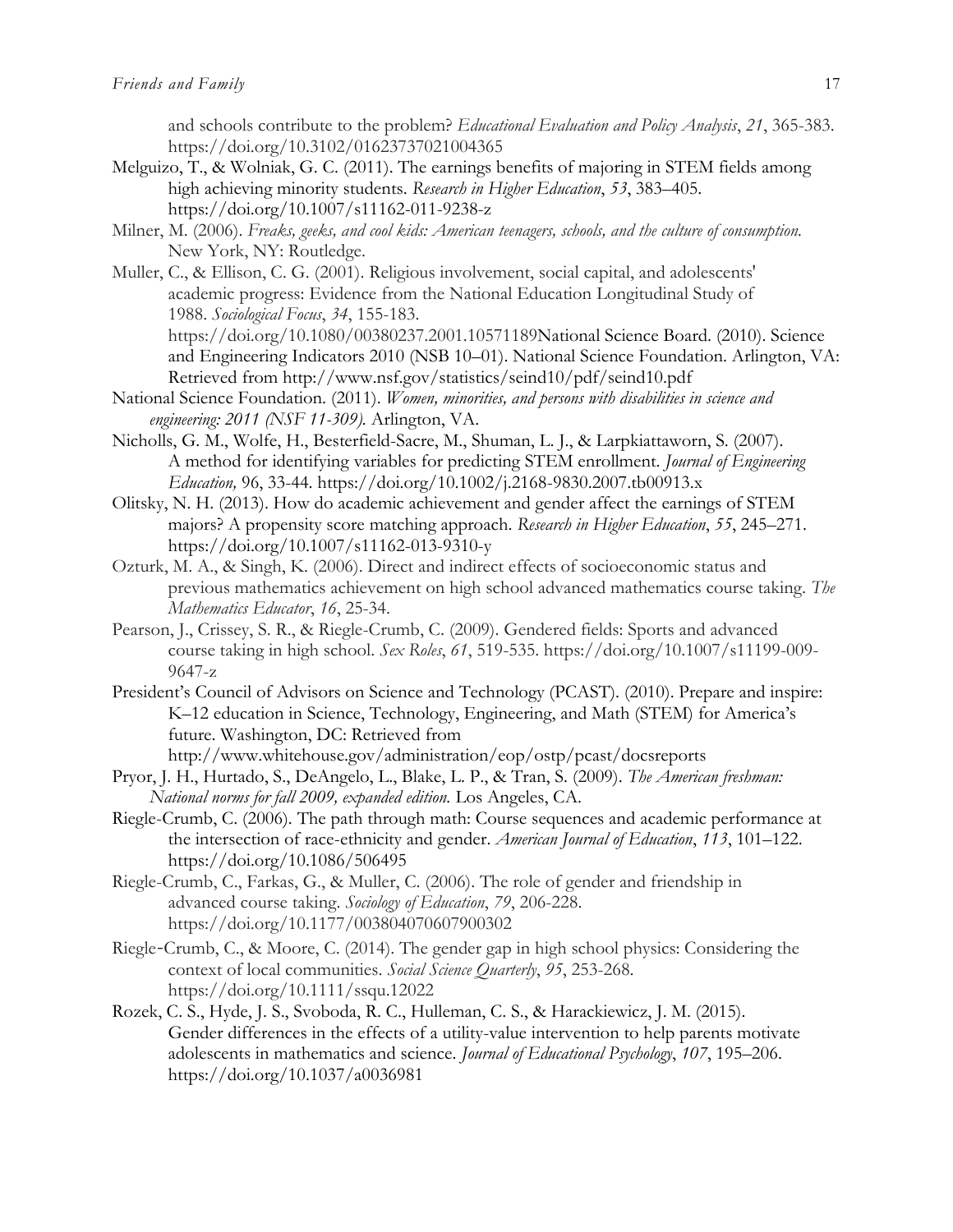- Sciarra, D. (2010). Predictive factors in intensive math course-taking in high school. *Professional School Counseling*, *13*, 196-207. https://doi.org/10.5330/PSC.n.2010-13.196
- Schneider, B., Swanson, C. B., & Riegle-Crumb, C. (1997). Opportunities for learning: Course sequences and positional advantages. *Social Psychology of Education*, *2*, 25–53. https://doi.org/10.1023/A:1009601517753
- Stevenson, H.J. 2014. "Myths and Motives behind STEM (Science, Technology, Engineering, and Mathematics) Education and the STEM-Worker Shortage Narrative." *Issues in Teacher Education* 23(1): 133-146.
- Tenenbaum, H. R., & Leaper, C. (2003). Parent-child conversations about science: The socialization of gender inequities? *Developmental Psychology*, *39*, 34. https://doi.org/10.1037/0012- 1649.39.1.34
- Trusty, J. (2002). Effects of high school course-taking and other variables on choice of science and mathematics college majors. *Journal of Counseling & Development*, 80, 464–474. https://doi.org/10.1002/j.1556-6678.2002.tb00213.x
- U.S. Department of Education. (2002). *Dear colleague letter to education officials regarding implentation of No Child Left Behind.* Washington, DC. Retrieved from http://www2.ed.gov/policy/elsec/guid/secletter/020724.html
- U.S. Department of Education. (2010). *Science, technology, engineering, and math: Education for global leadership*. Washington, DC. Retrieved from http://www.ed.gov/sites/default/files/stemoverview.pdf
- U.S. Department of Education, N. C. for E. S. (2003). *The Condition of Education 2003*. Washington, DC. Retrieved from http://nces.ed.gov/pubs2003/2003067.pdf
- Valadez, J. R. (2002). The influence of social capital on mathematics course selection by Latino high school students. *Hispanic Journal of Behavioral Sciences*, *24*, 319-339. https://doi.org/10.1177/0739986302024003004
- Wang, X. (2013). Why students choose STEM majors: Motivation, high school learning, and postsecondary context of support. *American Educational Research Journal*, *50*, 1081–1121. https://doi.org/10.3102/0002831213488622
- Warren, M. R., Hong, S., Rubin, C. L., & Uy, P. S. (2009). Beyond the bake sale: A community-based relational approach to parent engagement in schools. *Teachers college record*, *111*(9), 2209-2254.
- Wentzel, K. R., & Caldwell, K. (1997). Friendships, peer acceptance, and group membership: Relations to academic achievement in middle school. *Child Development*, *68*, 1198–1209. https://doi.org/10.2307/1132301
- Wentzel, K. R., McNamara Barry, C., & Caldwell, K. A. (2004). Friendships in middle school: Influences on motivation and school adjustment. *Journal of Educational Psychology*, *96*, 195–203. https://doi.org/10.1037/0022-0663.96.2.195
- Wimberly, G. L., & Noeth, R. J. (2005). *College readiness begins in middle school*. ACT Policy Report. Retrieved from<http://files.eric.ed.gov/fulltext/ED483849.pdf>
- Wood, B. S., & Brown, L. A. (1997). Participation in an all-female algebra I class: Effects on high school math and science course selection. *Journal of Women and Minorities in Science and Engineering*, *3*, 265-277. https://doi.org/10.1615/JWomenMinorScienEng.v3.i4.40
- You, S., & Sharkey, J. D. (2012). Advanced mathematics course-taking: A focus on gender equifinality. *Learning and Individual Differences*, *22*, 484-448. https://doi.org/10.1016/j.lindif.2012.03.005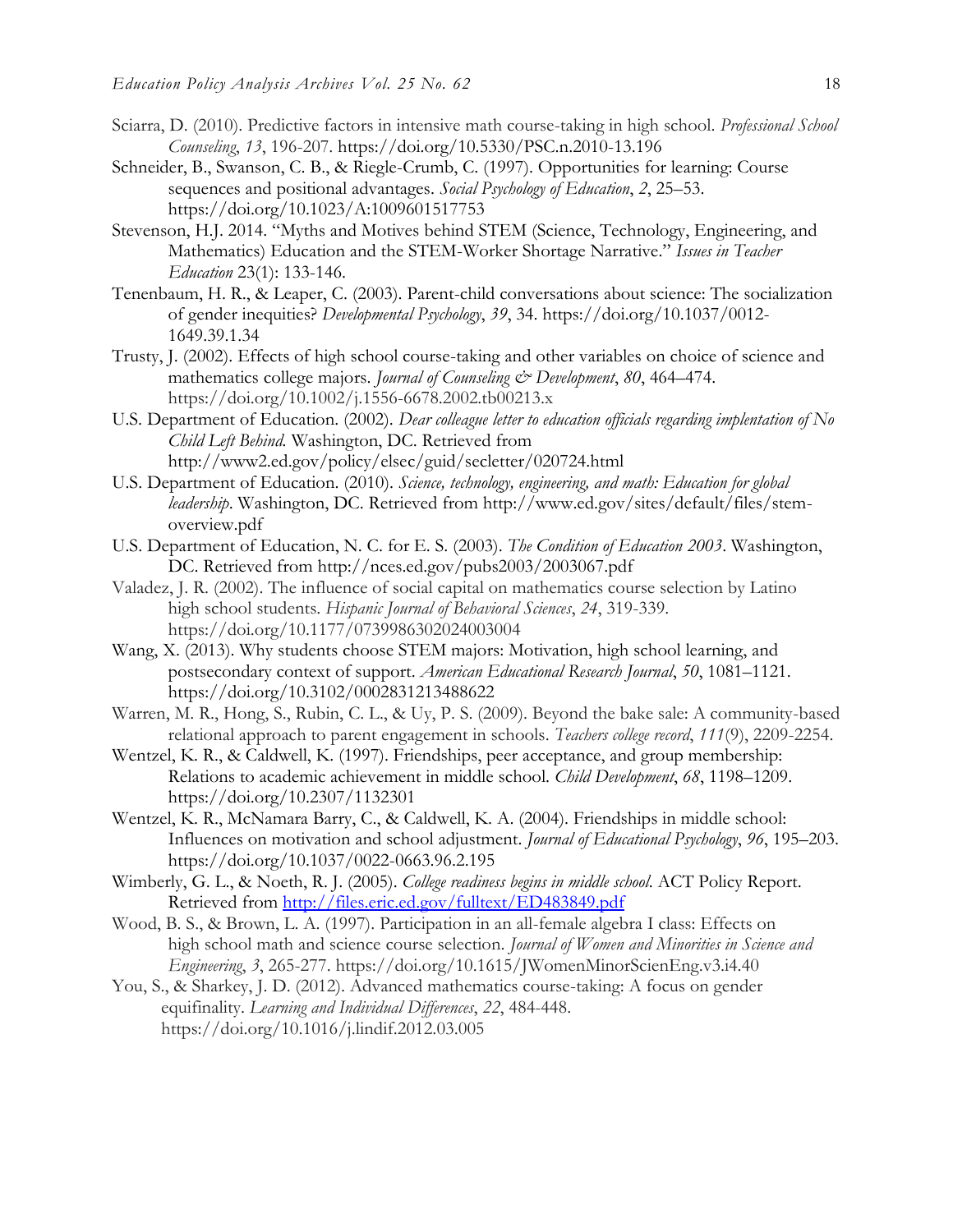# **Appendix**

| Table 1                               |  |
|---------------------------------------|--|
| Summary of Friends' Influence Studies |  |

| Author                                                                              | Year                            | Data                          | Sample                                      | Method                                   | Peer Influence<br>Measure                                | Coursetaking<br>Measure                                    | Outcomes                                                      |
|-------------------------------------------------------------------------------------|---------------------------------|-------------------------------|---------------------------------------------|------------------------------------------|----------------------------------------------------------|------------------------------------------------------------|---------------------------------------------------------------|
| Crosnoe,<br>Riegle-Crumb,<br>Field, Frank, &<br>Muller                              | 2008                            | Add<br>Health;<br><b>AHAA</b> | 6,457                                       | Regression<br>analysis                   | Academic<br>achievement of<br>friends and<br>coursemates | Highest level of<br>math taken                             | $0.13 - 0.16$ SD for<br>girls; 0.18-.22 SD<br>for boys        |
| Ercikan,<br>McCreith &<br>Lapointe                                                  | 2005                            | <b>TIMSS</b>                  | 13,530                                      | Discriminant<br>function<br>analysis     | Friends'<br>educational<br>expectations                  | Algebra II,<br>Geometry,<br>Trigonometry,<br>Calculus      | Correlation of<br>$0.54$ for girls;<br>$0.62$ for boys*       |
| Muller &<br>Ellison                                                                 | 2001                            | <b>NELS</b>                   | <b>Not</b><br>provided                      | OLS regression<br>analysis               | Friends'<br>educational values                           | Algebra II,<br>Geometry,<br>Trigonometry, or<br>Calculus   | $.02$ SD                                                      |
| Ozturk &<br>Singh                                                                   | 2006                            | <b>NELS</b>                   | 1,699                                       | <b>SEM</b>                               | Friends'<br>aspirations                                  | Algebra II,<br>Geometry,<br>Trigonometry, or<br>Calculus   | 10% of indirect<br>effects*                                   |
| Riegle-Crumb,<br>Farkas, &<br>Muller                                                | 2006                            | Add<br>Health;<br><b>AHAA</b> | 2,573                                       | Logistic<br>regression<br>analysis       | Friends' academic<br>performance                         | Pre-calculus and<br>Calculus; Physics                      | 0.88 to 0.91 SD<br>for girls; non-<br>significant for<br>boys |
| You & Sharkey<br>$\mathbf{M}$ $\rightarrow$ $\mathbf{C}$ $\rightarrow$ $\mathbf{C}$ | 2012<br>11<br>$1 \quad 1 \quad$ | <b>ELS</b><br>1.71.1          | 15,518<br>$\cdot$ 1 $\cdot$ $\cdot$ $\cdot$ | Multiple-group<br>logistic<br>regression | Friend educational<br>values                             | Trigonometry,<br>Algebra II, Pre-<br>calculus, or Calculus | 0.09 SD for girls;<br>non-significant<br>for boys             |

*Note.* \* effect sizes could not be calculated with the provided information.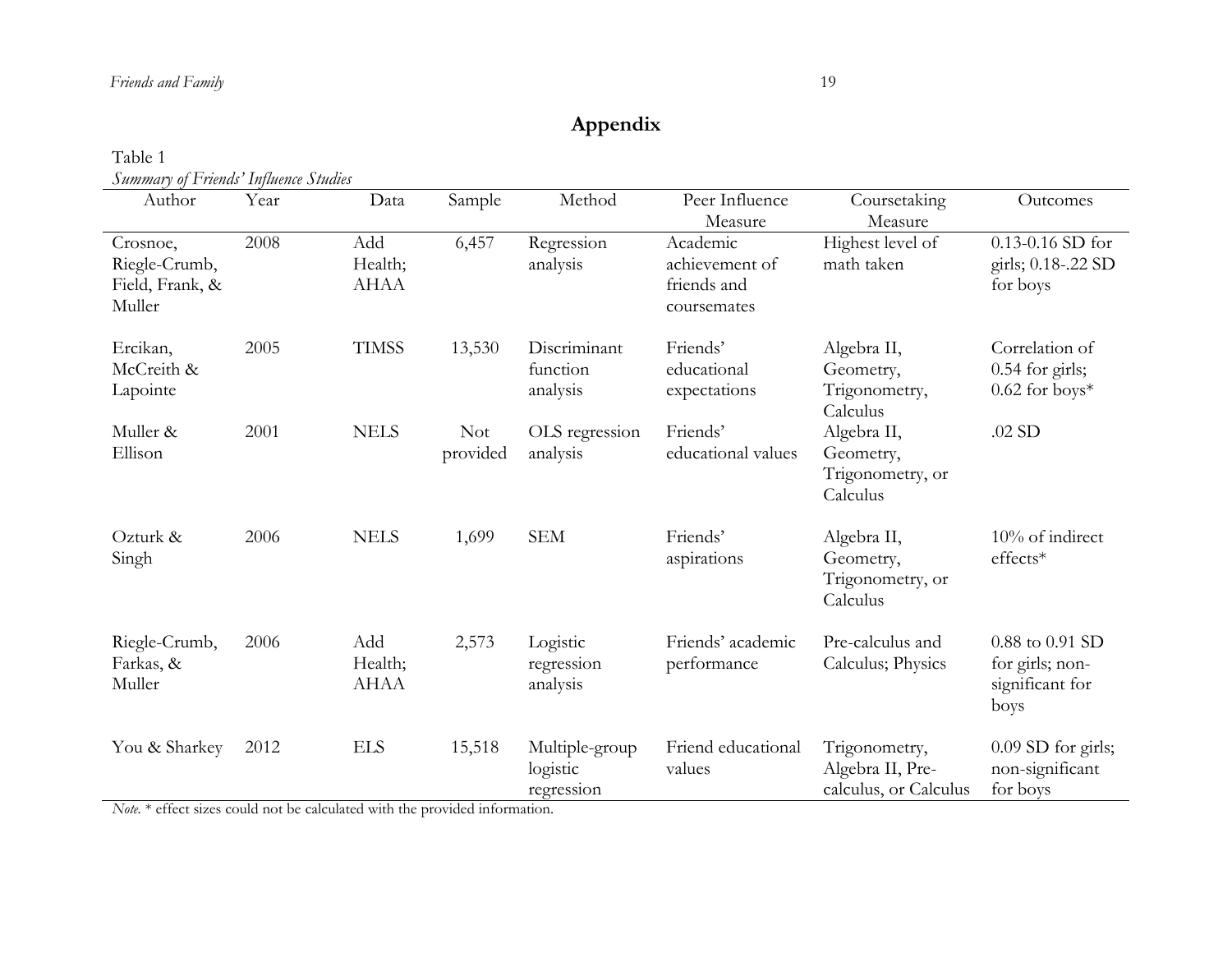Table 2

*Summary of Family Influence Studies*

| Summary of Lamuy Infinince Simules<br>Author   | Year | Data         | Sample           | Method                               | Parent Influence                                                                                                                                                               | Coursetaking                                                                                      | Outcomes                                                                                                 |
|------------------------------------------------|------|--------------|------------------|--------------------------------------|--------------------------------------------------------------------------------------------------------------------------------------------------------------------------------|---------------------------------------------------------------------------------------------------|----------------------------------------------------------------------------------------------------------|
|                                                |      |              |                  |                                      | Measure                                                                                                                                                                        | Measure                                                                                           |                                                                                                          |
| Crosnoe &<br>Huston                            | 2007 | <b>NELS</b>  | 10,601           | Regression<br>analysis               | Parental consultation                                                                                                                                                          | Math and science<br>credits earned by<br>the end of high<br>school                                | Coefficients of -0.10 - -0.26 $*$                                                                        |
| Ercikan,<br>McCreith &<br>Lapointe             | 2005 | <b>TIMSS</b> | 13,530           | Discriminant<br>function<br>analysis | Parents'<br>expectations; home<br>support for learning                                                                                                                         | Algebra II,<br>Geometry,<br>Trigonometry,<br>Calculus                                             | Correlation of 0.52 for girls<br>and 0.53 for boys*                                                      |
| Harackiewicz,<br>Rozek,<br>Hulleman, &<br>Hyde | 2012 | <b>WSFW</b>  | 188              | Regression<br>analysis               | Intervention<br>(parents' awareness<br>of the importance of<br>math/science)                                                                                                   | Algebra II,<br>Trigonometry,<br>Precalculus,<br>Calculus,<br>Statistics,<br>Chemistry,<br>Physics | Increase of 1 full semester of<br>math/science*                                                          |
| Muller &<br>Ellison                            | 2001 | <b>NELS</b>  | Not.<br>provided | Regression<br>analysis               | Parents' expectations<br>on educational<br>attainment, talking<br>with parents about<br>school activities and<br>class content, parents<br>knowing child's<br>friends' parents | Algebra II,<br>Geometry,<br>Trigonometry, or<br>Calculus                                          | $0.02$ to $0.06$ SD                                                                                      |
| Ozturk &<br>Singh                              | 2006 | <b>NELS</b>  | 1,699            | <b>SEM</b>                           | Parental involvement                                                                                                                                                           | Algebra II,<br>Geometry,<br>Trigonometry,<br>and Calculus                                         | Parental involvement<br>mediates between SES on<br>advanced math coursetaking,<br>accounting for $36\%*$ |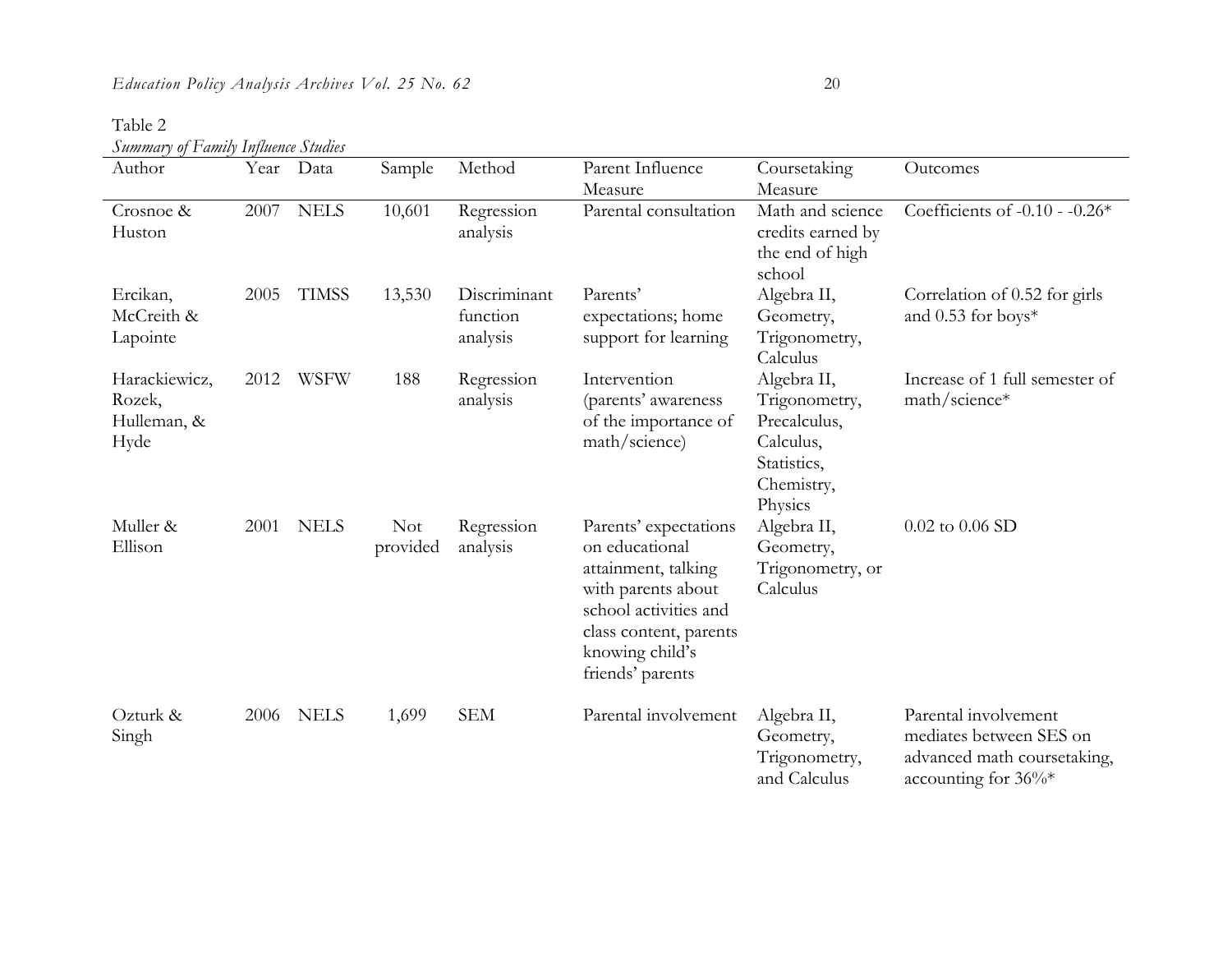| Riegle-Crumb,<br>Farkas, &<br>Muller                    | 2006 | Add<br>Health;<br><b>AHAA</b> | 2,573  | Logistic<br>regression<br>analysis                   | Parental expectations                                                        | Precalculus and<br>Calculus; Physics                                       | $0.88$ SD for girls; $0.33$ SD for<br>boys                                                                                                                                                                                                                                                                                                                                   |
|---------------------------------------------------------|------|-------------------------------|--------|------------------------------------------------------|------------------------------------------------------------------------------|----------------------------------------------------------------------------|------------------------------------------------------------------------------------------------------------------------------------------------------------------------------------------------------------------------------------------------------------------------------------------------------------------------------------------------------------------------------|
| Rozek, Hyde,<br>Svoboda,<br>Hulleman, &<br>Harackiewicz | 2015 | <b>WSFW</b>                   | 188    | Regression<br>and structural<br>equation<br>modeling | Intervention<br>(parents' awareness<br>of the importance of<br>math/science) | Number of<br>semesters of<br>math and science<br>coursework in<br>grade 12 | Mother's STEM utility value<br>is associated with a direct<br>effect ( $\beta$ =0.29) as well as an<br>indirect effect (via<br>adolescent's perception of<br>parent's utility value; $\beta$ =0.37)<br>on adolescent's STEM utility<br>value. The adolescent's<br>STEM utility value is<br>associated with a 0.22<br>increase in 12 <sup>th</sup> grade STEM<br>coursetaking |
| Sciarra                                                 | 2010 | ELS                           | 11,909 | Logistic<br>regression<br>analysis                   | Parental expectations                                                        | Algebra II or<br>higher                                                    | $0.24$ SD                                                                                                                                                                                                                                                                                                                                                                    |
| Valadez                                                 | 2002 | <b>NELS</b>                   | 11,787 | Logistic<br>regression<br>analysis                   | Parental involvement                                                         | Math<br>coursetaking                                                       | $0.02 - 0.04$ SD                                                                                                                                                                                                                                                                                                                                                             |
| You & Sharkey                                           | 2012 | ELS                           | 15,518 | Multiple-<br>group logistic<br>regression            | Parental involvement                                                         | Trigonometry,<br>Algebra II,<br>Precalculus, or<br>Calculus                | 0.07-0.11 SD for girls; 0.05-<br>0.10 SD for boys                                                                                                                                                                                                                                                                                                                            |

*Note.* \* effect sizes could not be calculated with the provided information.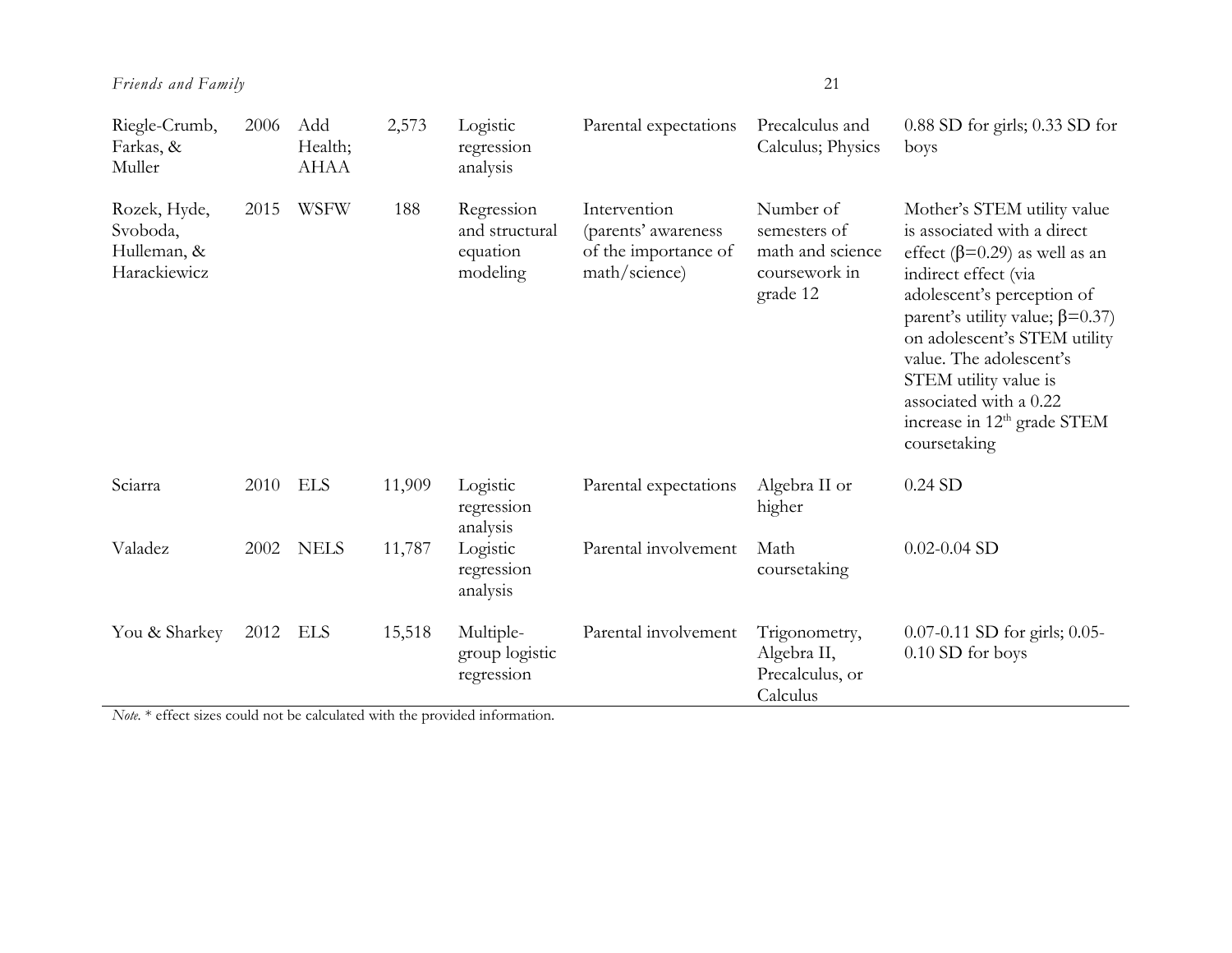# **About the Authors**

### **Michael Gottfried**

University of California, Santa Barbara [mgottfried@education.ucsb.edu](mailto:mgottfried@education.ucsb.edu)

Michael Gottfried is an Associate Professor in the Gevirtz Graduate School of Education at the University of California Santa Barbara. His research focuses on the economics of education and education policy.

# **Ann Owens**

University of Southern California [annowens@usc.edu](mailto:annowens@usc.edu)

Ann Owens is Assistant Professor of Sociology at the University of Southern California. Her research focuses on contextual inequalities in children's neighborhoods and schools.

### **Darryl N. Williams**

Tufts University [Darryl.Williams@tufts.edu](mailto:Darryl.Williams@tufts.edu)

Darryl Williams is Associate Dean for Undergraduate Education for Tufts School of Engineering. His research focuses on understanding how learning environments influence STEM pursuit and persistence.

# **Hui Yon Kim**

University of California, Santa Barbara [hkim@education.ucsb.edu](mailto:hkim@education.ucsb.edu)

Hui Kim is a PhD. Candidate in Education, with a concentration in Quantitative Methods and Education Policy. Her research interests include early education, teacher quality, and social equity.

### **Michela Musto**

University of Southern California [mmusto@usc.edu](mailto:mmusto@usc.edu)

Michela is a Ph.D. Candidate in sociology and gender studies at the University of Southern California. Her research interests include gender, education, families, children & youth, and social stratification.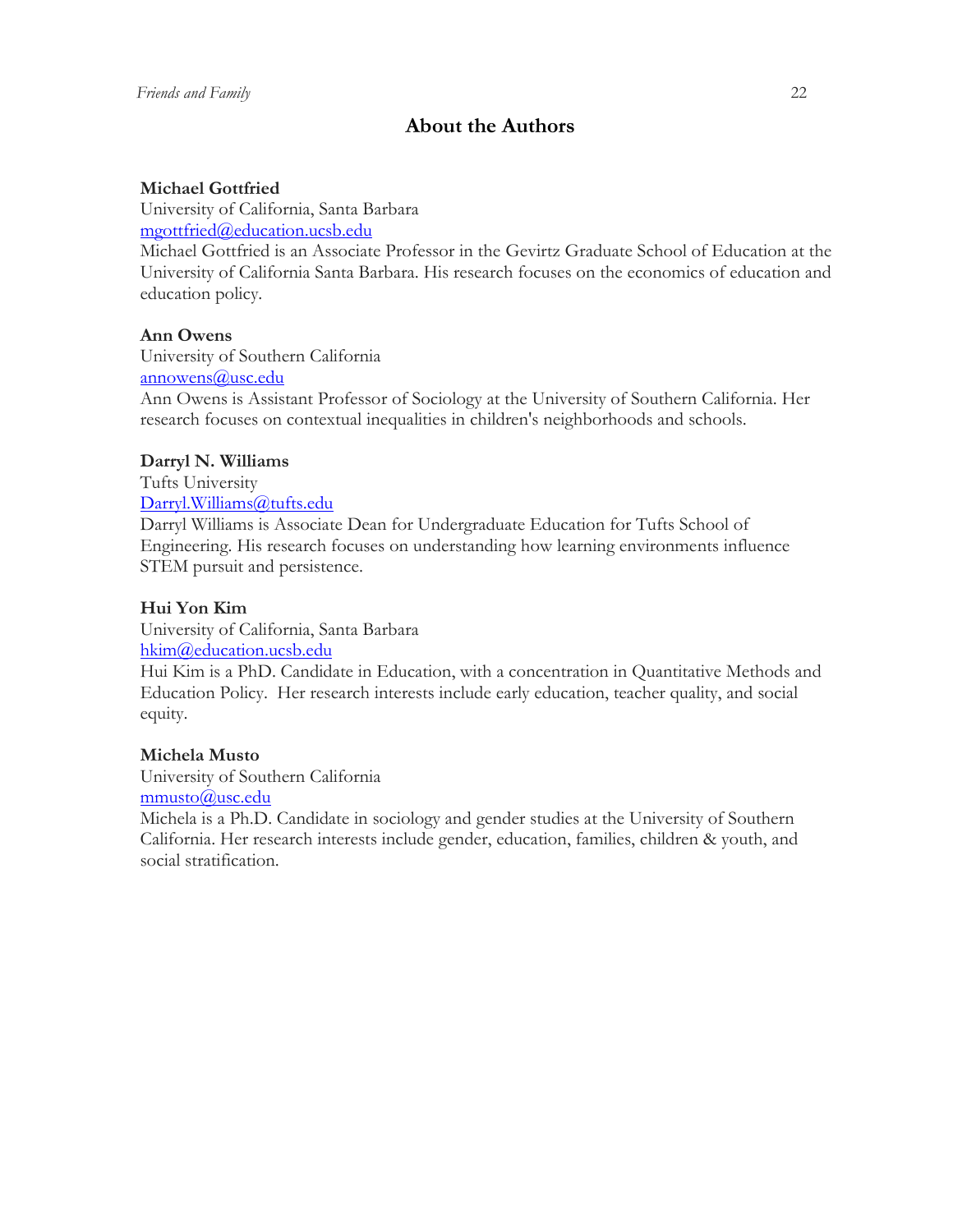# education policy analysis archives

Volume 25 Number 62 June 12, 2017 ISSN 1068-2341

 $\left($ 

Readers are free to copy, display, and distribute this article, as long as the work is attributed to the author(s) and **Education Policy Analysis Archives,** it is distributed for non-commercial purposes only, and no alteration or transformation is made in the work. More details of this Creative Commons license are available at http://creativecommons.org/licenses/by-nc-sa/3.0/. All other uses must be approved by the author(s) or **EPAA**. **EPAA** is published by the Mary Lou Fulton Institute and Graduate School of Education at Arizona State University Articles are indexed in CIRC (Clasificación Integrada de Revistas Científicas, Spain), DIALNET (Spain), [Directory of Open Access](http://www.doaj.org/)  [Journals,](http://www.doaj.org/) EBSCO Education Research Complete, ERIC, Education Full Text (H.W. Wilson), QUALIS A1 (Brazil), SCImago Journal Rank; SCOPUS, SOCOLAR (China).

Please send errata notes to Audrey Amrein-Beardsley at [audrey.beardsley@asu.edu](mailto:audrey.beardsley@asu.edu)

**Join EPAA's Facebook community** at<https://www.facebook.com/EPAAAAPE> and **Twitter feed** @epaa\_aape.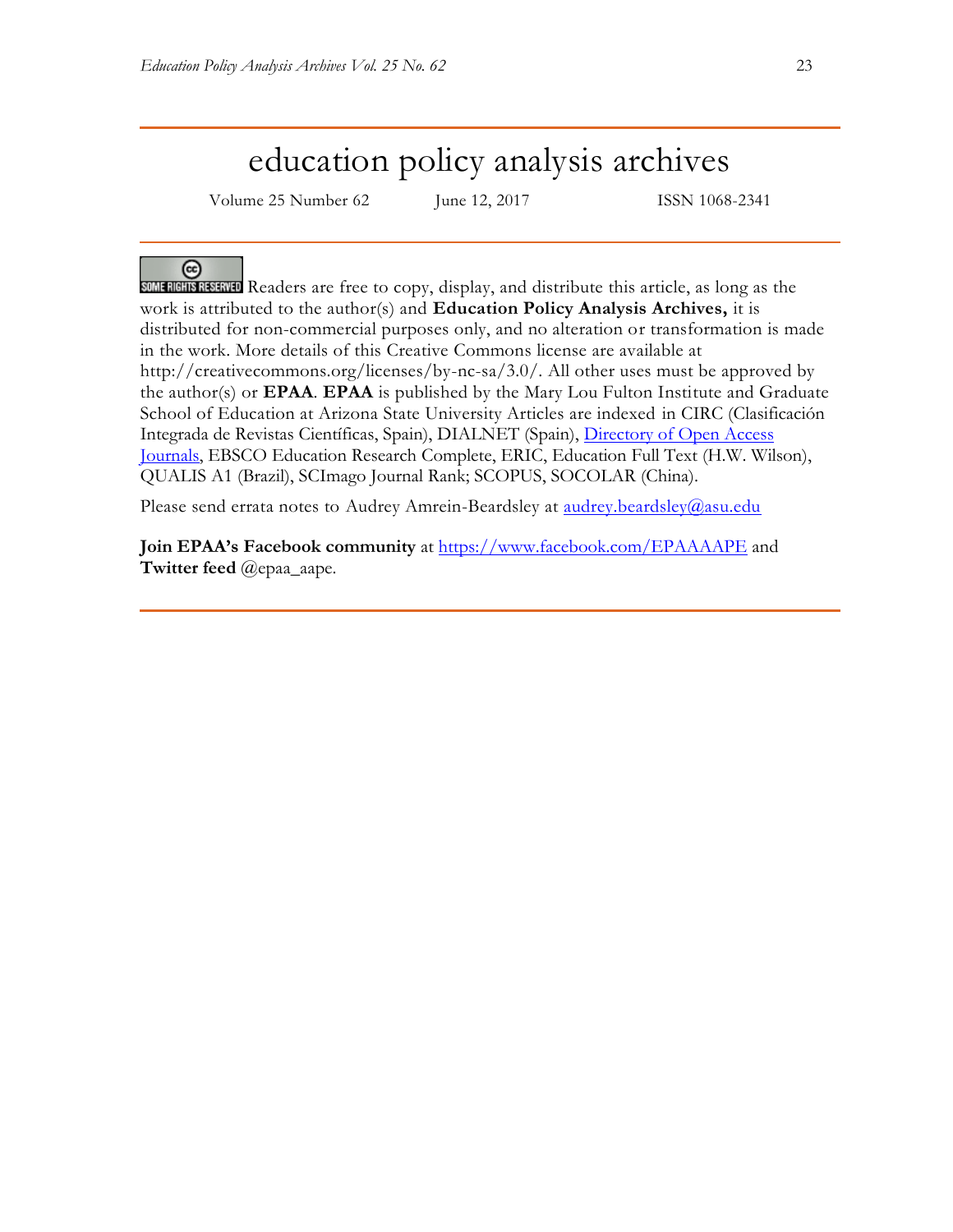# education policy analysis archives editorial board

#### Lead Editor: **Audrey Amrein-Beardsley** (Arizona State University) Editor Consultor: **Gustavo E. Fischman** (Arizona State University) Associate Editors: **David Carlson**, **Margarita Jimenez-Silva, Eugene Judson**, **Mirka Koro-Ljungberg, Scott Marley, Jeanne M. Powers, Iveta Silova, Maria Teresa Tatto** (Arizona State University)

**Cristina Alfaro** San Diego State University **Gary Anderson** New York

University **Michael W. Apple** University of Wisconsin, Madison **Jeff Bale** OISE, University of Toronto, Canada

**David C. Berliner** Arizona State University

**Casey Cobb** University of Connecticut

**Arnold Danzig** San Jose State University

**Linda Darling-Hammond**  Stanford University

**Elizabeth H. DeBray** University of Georgia

**Chad d'Entremont** Rennie Center for Education Research & Policy

**John Diamond** University of Wisconsin, Madison

**Matthew Di Carlo** Albert Shanker Institute

**Michael J. Dumas** University of California, Berkeley

**Kathy Escamilla** University of Colorado, Boulder

**Melissa Lynn Freeman** Adams State College

**Rachael Gabriel** University of Connecticut

**Amy Garrett Dikkers** University of North Carolina, Wilmington

**Gene V Glass** Arizona State University

**Ronald Glass** University of California, Santa Cruz

**Jacob P. K. Gross** University of Louisville

**Julian Vasquez Heilig** California State University, Sacramento **Aaron Bevanot** SUNY Albany **Kimberly Kappler Hewitt** University of North Carolina Greensboro

**Aimee Howley** Ohio University **Noah Sobe** Loyola University

**Henry Braun** Boston College **Steve Klees** University of Maryland **Nelly P. Stromquist** University of

**Jaekyung Lee S**UNY Buffalo

**Jessica Nina Lester** Indiana University

**Amanda E. Lewis** University of Illinois, Chicago

**Chad R. Lochmiller** Indiana University

**Christopher Lubienski** University of Illinois, Urbana-Champaign

**Sarah Lubienski** University of Illinois, Urbana-Champaign

**William J. Mathis** University of Colorado, Boulder

**Michele S. Moses** University of Colorado, Boulder

**Julianne Moss** Deakin University, Australia

**Sharon Nichols** University of Texas, San Antonio

**Eric Parsons** University of Missouri-Columbia

**Susan L. Robertson** Bristol University, UK

**Gloria M. Rodriguez** University of California, Davis **R. Anthony Rolle** University of Houston

**A. G. Rud** Washington State University

**Eric M. Haas** WestEd **Patricia Sánchez** University of University of Texas, San Antonio **Janelle Scott** University of California, Berkeley **Jack Schneider** College of the Holy Cross

Maryland

**Benjamin Superfine** University of Illinois, Chicago

**Sherman Dorn** Arizona State University

**Adai Tefera** Virginia Commonwealth University

**Tina Trujillo** University of California, Berkeley

**Federico R. Waitoller** University of Illinois, Chicago

**Larisa Warhol** University of Connecticut

**John Weathers** University of Colorado, Colorado Springs

**Kevin Welner** University of Colorado, Boulder

**Terrence G. Wiley** Center for Applied Linguistics

**John Willinsky**  Stanford University

**Jennifer R. Wolgemuth University of** South Florida

**Kyo Yamashiro** Claremont Graduate University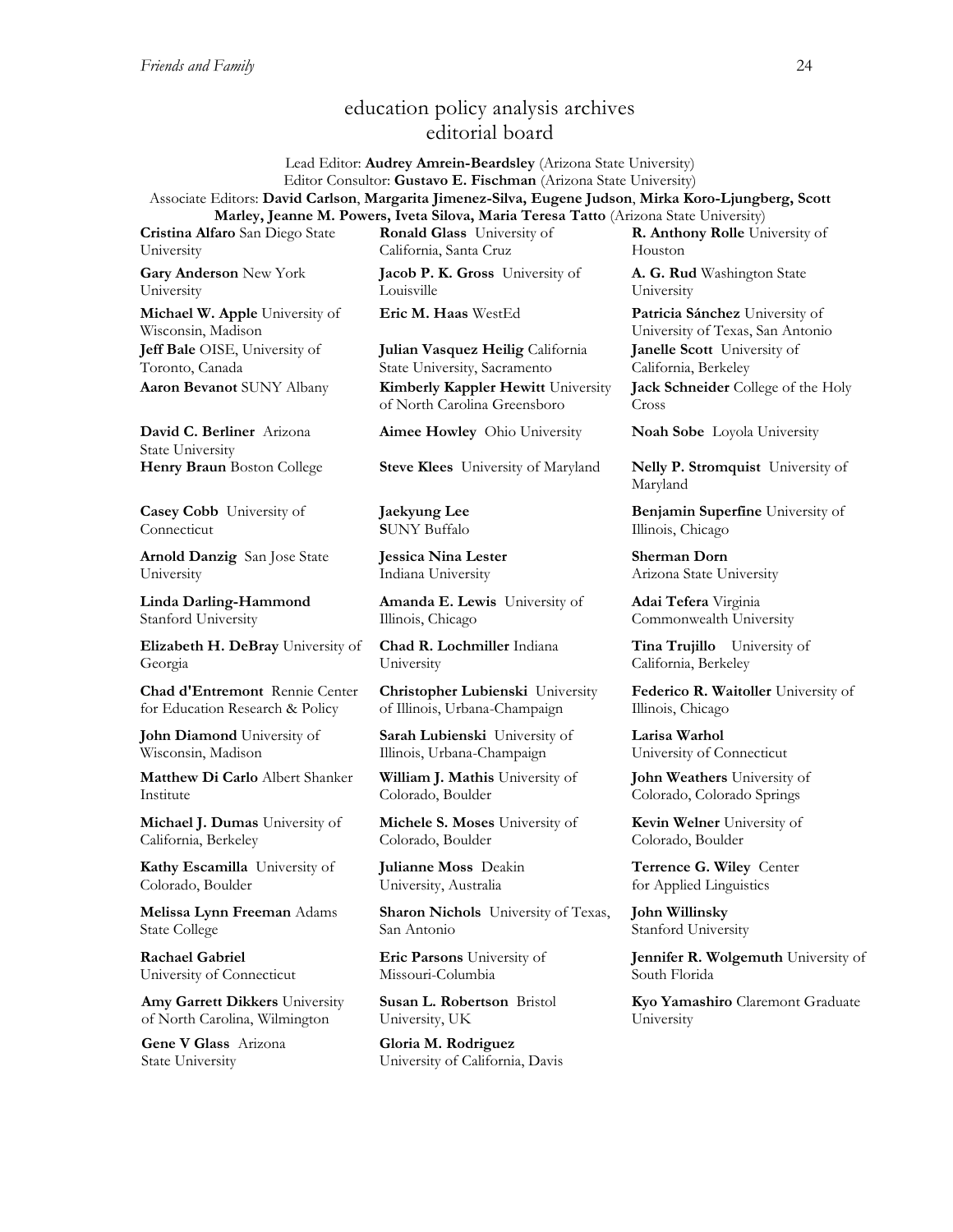**[Inés Dussel](javascript:openRTWindow()**, DIE-CINVESTAV,

**[Pedro Flores Crespo](javascript:openRTWindow()** Universidad

**Ana María García de Fanelli**  Centro de Estudios de Estado y Sociedad (CEDES) CONICET,

Iberoamericana, México

México

Argentina

# archivos analíticos de políticas educativas consejo editorial

Editor Consultor: **Gustavo E. Fischman** (Arizona State University) Editores Asociados: **Armando Alcántara Santuario** (Universidad Nacional Autónoma de México), **Jason Beech** (Universidad de San Andrés), **Angelica Buendia** (Metropolitan Autonomous University, Mexico), **Ezequiel Gomez Caride** (Pontificia Universidad Católica Argentina), **Antonio Luzon** (Universidad de Granada), **José Luis Ramírez** (Universidad de Sonora, Mexico)

| Claudio Almonacid                                                   | Juan Carlos González Faraco                                                          | Miriam Ro                               |
|---------------------------------------------------------------------|--------------------------------------------------------------------------------------|-----------------------------------------|
| Universidad Metropolitana de                                        | Universidad de Huelva, España                                                        | Universidad                             |
| Ciencias de la Educación, Chile                                     |                                                                                      | Tamaulipas,                             |
| Miguel Ángel Arias Ortega                                           | María Clemente Linuesa                                                               | José Grego                              |
| Universidad Autónoma de la                                          | Universidad de Salamanca, España                                                     | Universidad                             |
| Ciudad de México                                                    |                                                                                      | Colombia                                |
| Xavier Besalú Costa                                                 | <b>Jaume Martínez Bonafé</b>                                                         | Mario Rue                               |
| Universitat de Girona, España                                       | Universitat de València, España                                                      | Investigacio<br>Universidad<br>UNAM, Mé |
| Xavier Bonal Sarro Universidad                                      | Alejandro Márquez Jiménez                                                            | <b>José Luis S</b>                      |
| Autónoma de Barcelona, España                                       | Instituto de Investigaciones sobre<br>la Universidad y la Educación,<br>UNAM, México | Universidad<br>España                   |
| Antonio Bolívar Boitia                                              | María Guadalupe Olivier Tellez,                                                      | Jurjo Torre                             |
| Universidad de Granada, España                                      | Universidad Pedagógica Nacional,<br>México                                           | Universidad                             |
| José Joaquín Brunner                                                | Miguel Pereyra Universidad de                                                        | Yengny Ma                               |
| Universidad Diego Portales, Chile                                   | Granada, España                                                                      | Universidad<br>México                   |
| Damián Canales Sánchez                                              | Mónica Pini Universidad Nacional                                                     | <b>Juan Carlos</b>                      |
| Instituto Nacional para la<br>Evaluación de la Educación,<br>México | de San Martín, Argentina                                                             | Nacional de                             |
| Gabriela de la Cruz Flores                                          | <b>Omar Orlando Pulido Chaves</b>                                                    | Ernesto Tr                              |
| Universidad Nacional Autónoma de                                    | Instituto para la Investigación                                                      | Universidad                             |
| México                                                              | Educativa y el Desarrollo                                                            |                                         |
|                                                                     | Pedagógico (IDEP)                                                                    |                                         |
| Marco Antonio Delgado Fuentes                                       | José Luis Ramírez Romero                                                             | Ernesto Tr                              |
| Universidad Iberoamericana,                                         | Universidad Autónoma de Sonora,                                                      | Universidad                             |
| México                                                              | México                                                                               | Santiago, Cl                            |

**[Paula Razquin](javascript:openRTWindow()** Universidad de San Andrés, Argentina

**José Ignacio Rivas Flores** Universidad de Málaga, España **[Miriam Rodríguez Vargas](javascript:openRTWindow()** Autónoma de México **José Gregorio Rodríguez**  Nacional de Colombia, **[Mario Rueda Beltrán](javascript:openRTWindow()** Instituto de nes sobre la v la Educación, éxico **José Luis San Fabián Maroto**  de Oviedo,

**[Jurjo Torres Santomé](javascript:openRTWindow()**, de la Coruña, España

**[Yengny Marisol Silva Laya](javascript:openRTWindow()** Iberoamericana, **s Tedesco** Universidad San Martín, Argentina

**Ernesto Treviño Ronzón** Veracruzana, México

**[Ernesto Treviño](javascript:openRTWindow() Villarreal** Diego Portales iago, Chile **[Antoni Verger Planells](javascript:openRTWindow()** Universidad Autónoma de Barcelona, España **[Catalina Wainerman](javascript:openRTWindow()** Universidad de San Andrés, Argentina **Juan Carlos Yáñez Velazco** Universidad de Colima, México